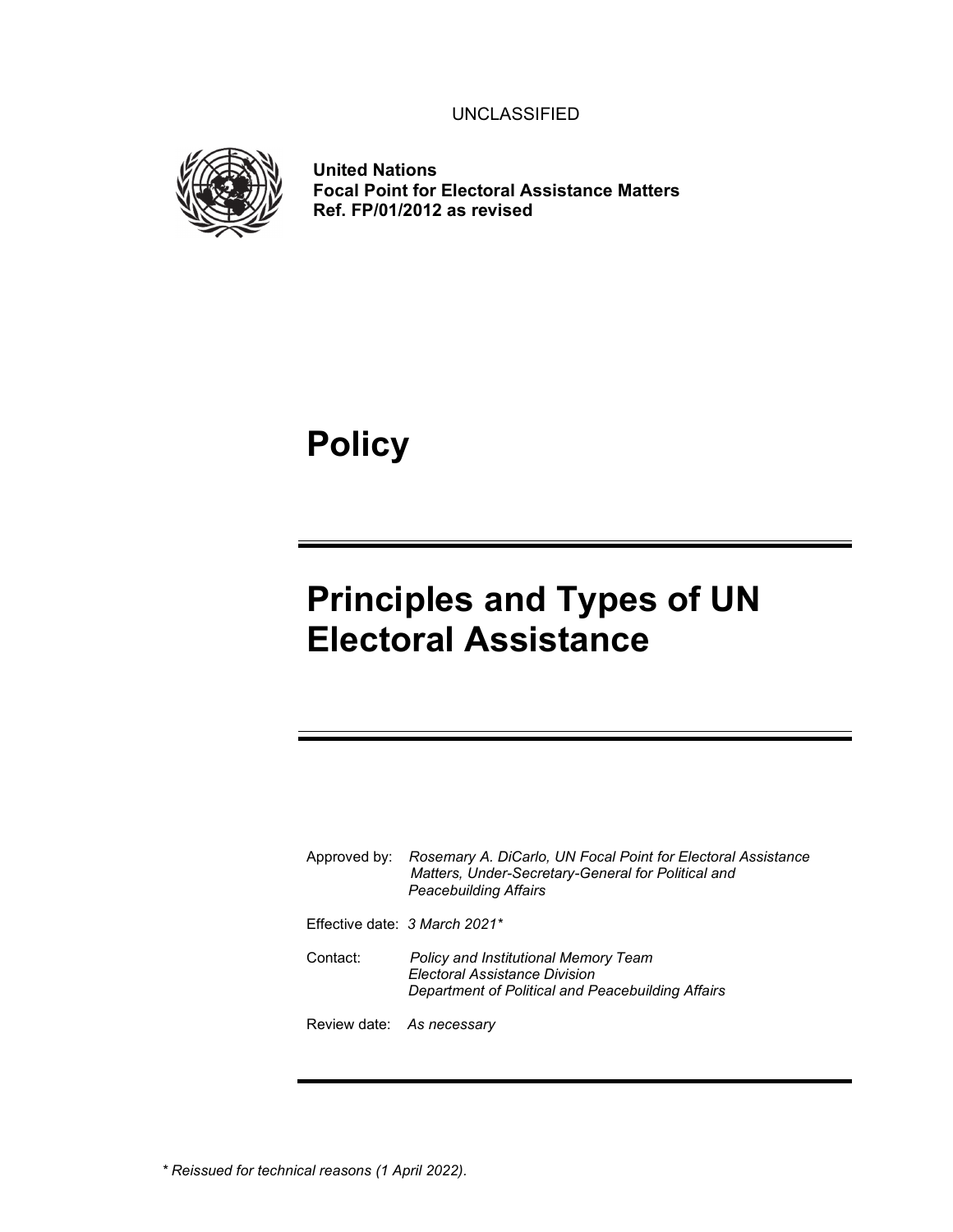# **POLICY ON Principles and Types of UN Electoral Assistance**

# **CONTENTS: A. Purpose and Rationale**

- **B. Scope**
- **C. Policy**
- **D. References**
- **E. Monitoring and compliance**
- **F. Contact**
- **G. History**

#### **ANNEXTURES**

Annex A – International Normative Framework: Rights and Principles Related to Electoral Processes Annex B - FP/01/2012/Add.1 United Nations Support to Election Situation Rooms

### **A. PURPOSE AND RATIONALE**

#### **A1. Purpose**

1. This policy outlines the various types of United Nations (UN) electoral assistance that are typically provided and the principles governing UN electoral assistance. The purpose of the policy is to ensure consistency and coherence across the UN system.

#### **A2. Rationale**

2. The UN Focal Point for Electoral Assistance, the Under-Secretary-General for Political and Peacebuilding Affairs, (hereafter "the Focal Point") is the system lead in the development, issuance and dissemination of UN electoral policy. The General Assembly and the Secretary-General have repeatedly highlighted the importance of system-wide coherence and consistency, and reaffirmed the leadership role of the focal point in this regard.<sup>1</sup> UN electoral policy is defined as the normative framework and prescriptive guidance that apply to all UN entities providing electoral assistance. This policy has been developed as part of the efforts of the Focal Point to develop a complete set of UN system-wide electoral policies.

### **B. SCOPE**

3. This policy applies to all entities of the UN system that provide UN electoral assistance. For the purpose of this policy, United Nations and UN are understood to refer to the entire UN system, that is, all UN departments, funds, agencies, programmes, entities, trust funds, commissions, peacekeeping missions, special political missions, peacebuilding missions and other bodies.

This policy should be read in conjunction with existing UN electoral policies, in particular, United Nations Electoral Needs Assessments; UN Electoral Assistance: Supervision, Observation, Panels and Certification; UN Support to International Electoral Observers; and Promoting Women's Electoral and Political Participation through UN Electoral Assistance.

<sup>1</sup>See successive General Assembly resolutions since 1991 (most recently A/RES/74/158) and decisions of the Secretary-General, No.2010/23 (12 October 2010 meeting of the Policy Committee) and 2011/23 (10 November 2011 meeting of the Policy Committee).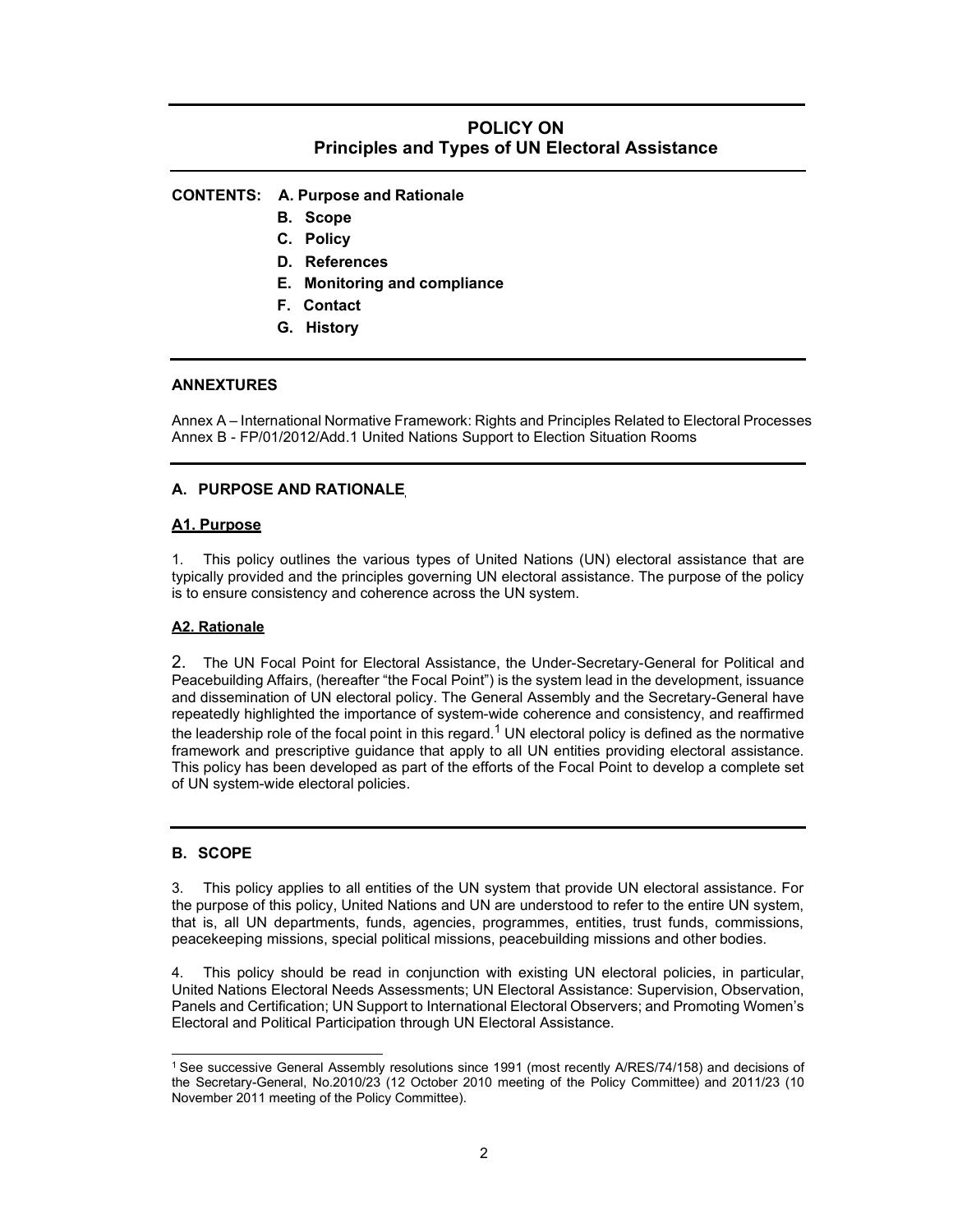# **C. POLICY**

# **C1. International Normative Framework: Rights and Principles Related to Electoral Processes**

5. The Universal Declaration of Human Rights recognizes that "everyone has the right to take part in the government of [her/] his country, directly or through freely chosen representatives" and that "the will of the people shall be the basis of the authority of government; this shall be expressed in periodic and genuine elections which shall be by universal and equal suffrage and shall be held by secret vote or by equivalent free voting procedures". Normative frameworks also emphasize equal rights for women, ethnic, religious and linguistic minorities, indigenous people, youth and persons with disabilities.

6. International human rights instruments also protect a number of basic rights, the enjoyment of which are crucial for a meaningful electoral process. The right to participate in genuine and periodic elections implies other rights, including: the right to freedom of expression, the right to freedom of opinion, the right to freedom of association, the right to peaceful assembly and the right to privacy. The rights individuals enjoy offline also apply online. $2$ 

7. These rights and principles are enshrined in the Charter of the United Nations, the Universal Declaration of Human Rights, the International Covenant on Civil and Political Rights and other international legal documents that are listed in more detail in Annex A.

8. UN electoral assistance should respect and aim at furthering compliance with these rights and standards while at the same time adhering to the various principles outlined in this policy including national sovereignty and respect for the local context.

# **C2. Prerequisites for UN Electoral Assistance**

9. Before the UN provides any type of electoral assistance, two preconditions must be met: first, all UN electoral assistance must be based on a Security Council or General Assembly mandate, or an official request from a Member State or territory; and second, a needs assessment must be carried out by the Focal Point in consultation with relevant UN entities.

# **Request or Mandate:**

The UN must first receive a formal written request for electoral assistance from the government or be mandated by the General Assembly or the Security Council.

Requests for assistance should be made sufficiently in advance to ensure there is adequate time to assess the request and potentially provide such assistance. The more time the UN has to respond to a request, the better it will be able to process the request and provide assistance.

Requests for electoral assistance can be made by appropriate national authorities, including the head of government or the minister of foreign affairs. In some circumstances, requests from other entities such as a ministry involved in the delivery of electoral assistance or the electoral management body may also be considered as acceptable. Requests cannot be made by groups within the legislature, nor by civil society or other groups.

# **Assessment by the UN Focal Point for Electoral Assistance:**

The Focal Point, on behalf of the Secretary-General, must consider all requests for electoral assistance before the UN system provides or makes any project commitment to electoral assistance.

<sup>2</sup> A/RES/74/158 of 17 January 2020; A/RES/68/167; A/HRC/RES/32/13; and A/HRC/RES/26/13.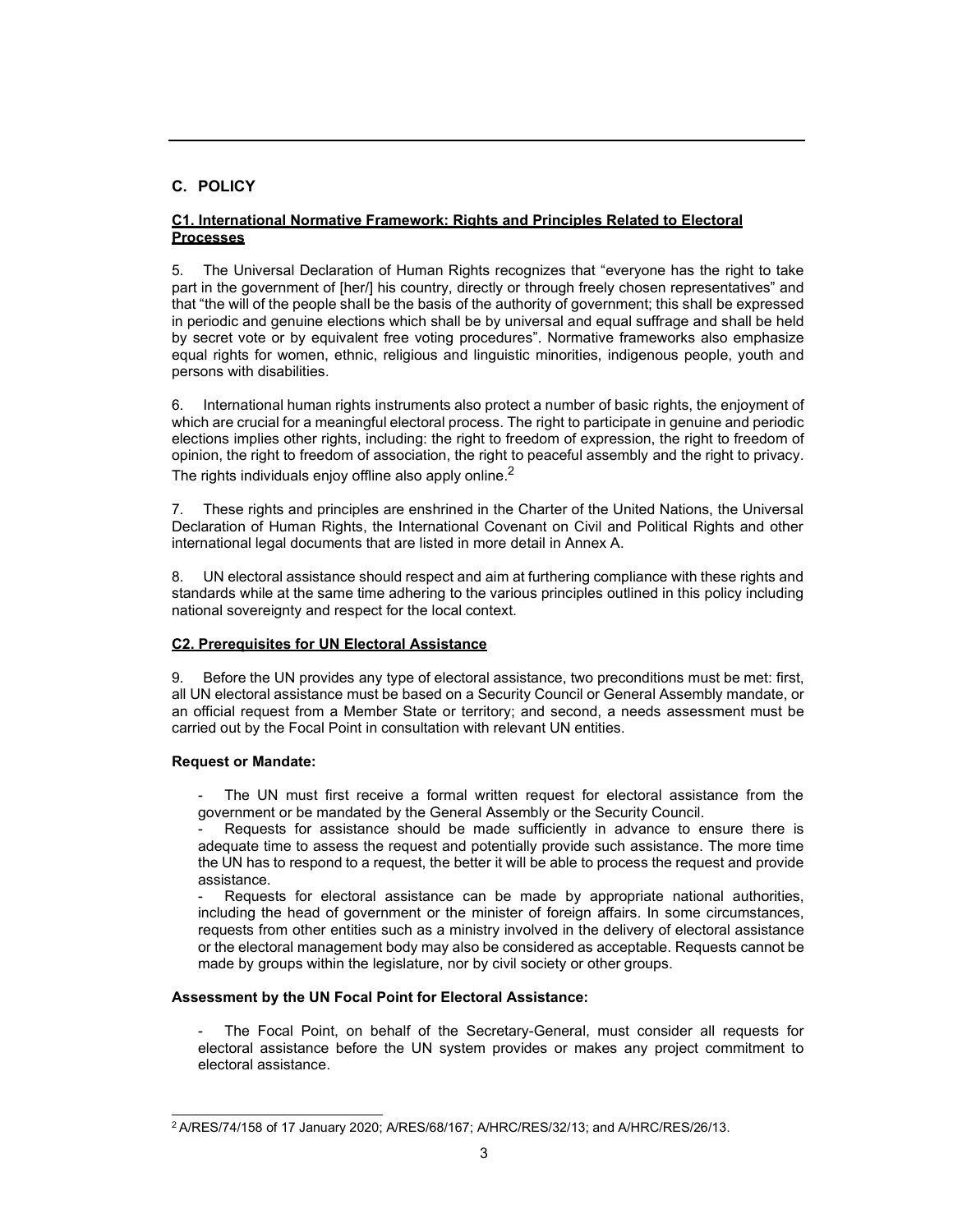If the assistance is provided in furtherance of a General Assembly or Security Council mandate, the Focal Point will not assess the appropriateness of providing assistance, but should set the parameters for the assistance in line with the mandate. In other cases*,* the Focal Point will first decide whether it is appropriate for the UN to provide assistance and then set the parameters for UN electoral assistance.

Needs assessments will be carried out by the UN Electoral Assistance Division (EAD), in its role of supporting the Focal Point, in consultation with appropriate UN entities. A needs assessment should result in a report and recommendations on the basis of which the Focal Point will make a decision. UN electoral assistance projects and programmes will reflect the parameters set by the needs assessment.

The decision of the Focal Point will be transmitted to the Member State concerned, the lead assistance provider(s) and other UN entities, including members of the interagency coordination mechanism for electoral assistance (ICMEA) as approved by the Focal Point.

10. Details regarding how needs assessments are conducted are contained in the guideline *United Nations Electoral Needs Assessments*. This policy should therefore be read in conjunction with the aforementioned guideline.

#### **C3. Types of UN Electoral Assistance**

#### **Current Forms of Assistance**

- 11. The UN provides five basic types of electoral assistance.<sup>3</sup>
	- a) technical assistance;
	- b) observation;
	- c) expert panels;
	- d) operational support to international observers; and
	- e) support to creating a conducive environment.

#### **(a) Technical assistance**

12. Technical assistance is by far the most common form of UN electoral assistance. Technical assistance may be provided on the basis of a Security Council or General Assembly mandate as a component of a peacekeeping or special political mission or may be provided upon specific request from the government through a UN entity.

13. Technical assistance can be defined as the legal, operational and logistics assistance as well as capacity building provided to develop or improve electoral laws, processes and institutions. It can cover all, or some, aspects of the electoral process. It can focus on one electoral event or can be long term covering a number of electoral events, and as part of a wider development strategy, depending on the mandate or request and the needs assessment. While UN technical assistance focuses primarily on election administration and institutions, it may also include assistance to a number of other stakeholders and institutions. Gender and human rights issues and implications will be systematically considered in all aspects of technical electoral assistance provided by any part of the UN system.

14. The types of technical assistance to be provided by the UN in a specific country will be determined by the Focal Point, through the needs assessment process, during which due consideration should be given to whether other organizations are or could provide assistance, and there is a clear national demand or need for UN engagement in a specific area.

15. The main types of UN technical assistance include but are not limited to the below:

16. Technical assistance/advice to national authorities: This involves deploying UN personnel to work with an electoral management body (EMB) and other authorities involved in electoral matters

<sup>&</sup>lt;sup>3</sup> Additional information on current and past types of assistance can be found in supplemental UN electoral policies: UN Support to International Election Observers; and UN Electoral Assistance: Supervision, Observation, Panels and Certification.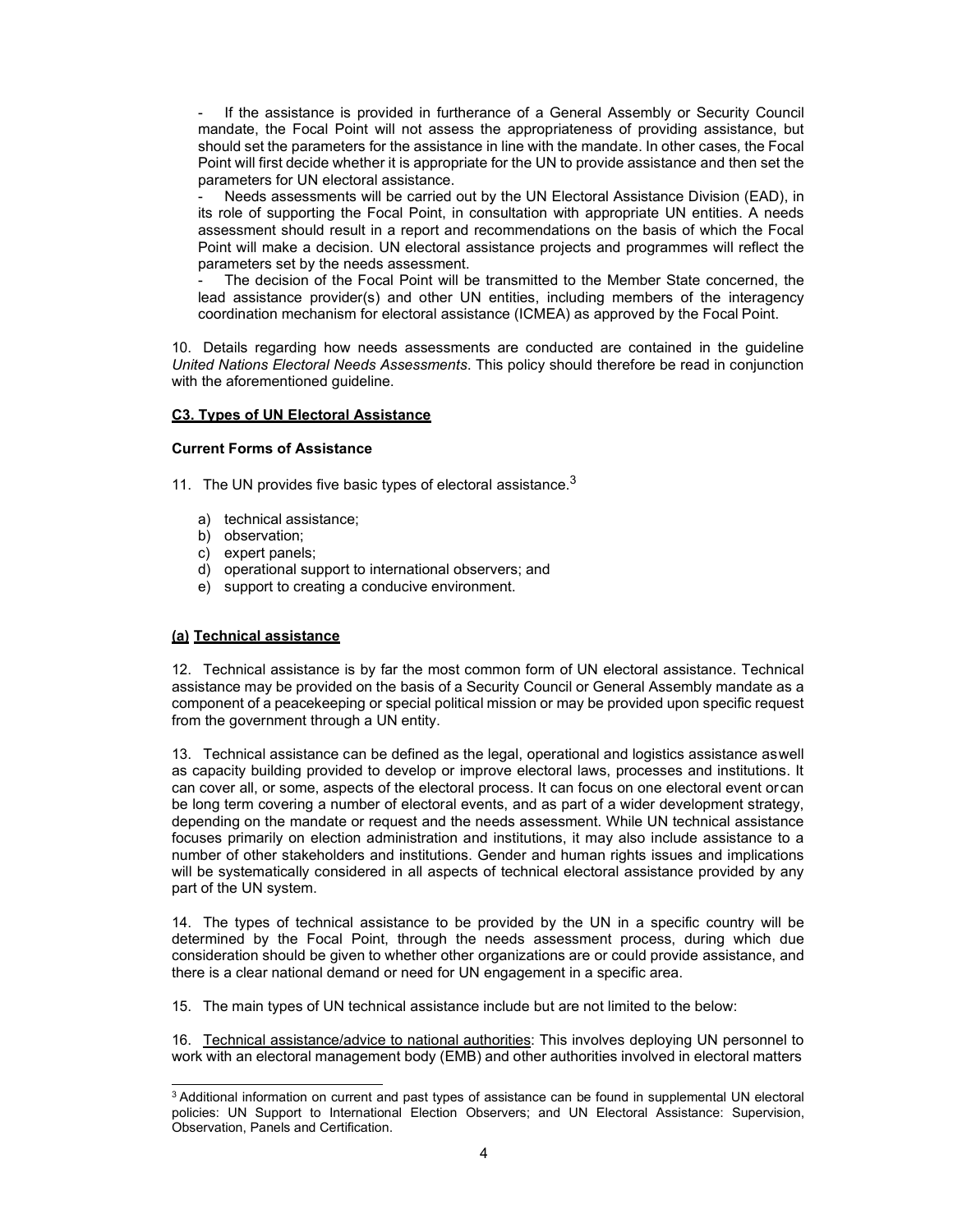and the provision of assistance and advice on any aspect of an electoral process. The focus should be on strengthening electoral and other institutions involved in elections, capacity development, building greater public information and outreach capacity, and helping in planning, preparing and conducting credible inclusive and peaceful elections and referenda. Advice can typically be provided on the following areas, including but not limited to:

- electoral laws and regulations, electoral reform, temporary special measures (TSMs), electoral management, etc.
- electoral system design
- electoral planning and administration
- gender mainstreaming in election management
- electoral budgeting and financial management
- electoral constituency boundary delimitation
- election logistics and operations
- procedural development
- training of election officials
- voter registration (and civil registries as they relate to voter registration)
- polling and counting
- special voting arrangements (early voting, voting for internally displaced people, outof-country voting, etc.)
- results management
- civic and voter education
- engagement with political parties, observers, and other stakeholders such as civil society
- inclusive participation (with a focus on equal participation by women and other underrepresented groups, including through the application of TSMs
- public outreach including strategic communications and engagement with the media
- compliance with the media regulatory environment
- compliance with the political finance and campaign finance regulatory environment
- political party registration
- candidate registration
- electoral dispute resolution
- procurement of election materials
- election security, including the prevention and mitigation of violence against women
- professional development of election management bodies
- building sustainable electoral processes
- introduction and use of electoral technologies
- social and online media
- cyber security and data management
- crisis management/business continuity

17. In some rare cases, UN staff may be deployed as voting or non-voting members of an EMB.

18. Operational support**:** The UN may provide direct planning, logistical and operational support to a national election authority. This could include movement control advice or operational support and coordination, the use of transport assets, sensitive electoral materials storage, operational coordination facilities and communication and information technology infrastructure. This is typically provided in the framework of a mission of the Department of Peacekeeping Operations (DPO) or Department of Political and Peacebuilding Affairs (DPPA) when they are present in the country or by UNDP or UNOPS in other cases with support of other specialized UN partners and is normally combined with the provision of technical assistance/advice.

19. Materials support**:** The UN may assist the national authorities in the procurement, property control, handover and sustainable planning of electoral materials. Where necessary, the UN may support national partners with critical electoral infrastructure, particularly in post-conflict/postdisaster situations where the government requires specific support. Often, the UN is providing procurement advisory support to national electoral authorities in order to build their capacity to undertake timely and sound procurement processes on their own.

20. Financial and field administration support**:** Support to national partners in disbursement and accounting services for financial resources related to the conduct of an electoral process.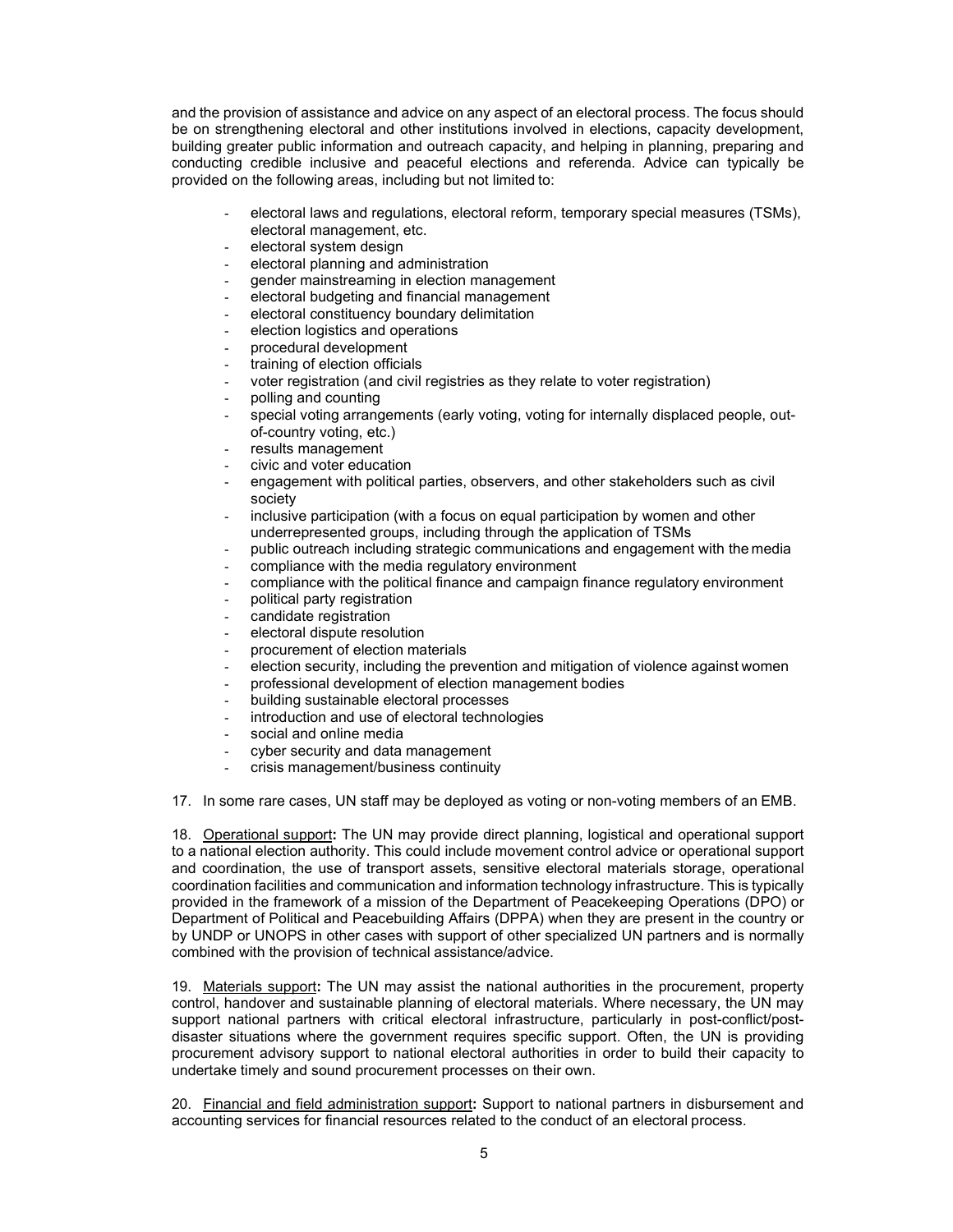21. Mobilization and coordination of financial resources for electoral support: The UN may provide assistance to national authorities by conducting resource mobilisation, putting in place and overseeing basket fund management, and assisting the national authorities with budgeting.

22. Training of judiciary**:** The UN may provide training to judicial authorities when they are in charge or involved in the management of complaints and electoral violations.

23. Support to security institutions**:** Activities in this area can be of several types: the provision of advice, support and/or training to national security institutions on how to conduct themselves during the electoral process;, conduct of security risks assessments and development of security plans/strategies for the electoral process, in compliance with international standards and obligations; addressing cybersecurity issues; and provision of coordination with international military and security actors and/or in rare cases the provision of electoral security by UN police, military or civilian security experts. Such support must be in compliance with the Human Rights Due Diligence Policy and, in the case of the provision of electoral security by the UN, within the parameters of the UN's mandate, including on the use of force.

24. Media training/monitoring/compliance**:** Activities in this area may include encouraging the adoption of and compliance with electoral media codes of conduct and regulations, advising relevant institutions on ensuring compliance with the electoral media regulatory environment, or it may include training the media to provide professional, balanced, comprehensive, human rights and gender-responsive coverage of elections, strengthening the communication between the election authorities and the media and monitoring of the media's election coverage. Such activities may also consider the challenge posed by online and social media.

25. Political and campaign finance technical assistance**:** This type of assistance can be provided to the bodies mandated to ensure compliance with the campaign finance regulatory framework. Assistance can be provided to develop both formal and informal mechanisms and procedures for monitoring and enforcing compliance. Informal mechanisms can include campaign codes of conduct specifically related to financing of election campaigns, and more formal mechanisms can include advice on the establishment and implementation of both monitoring tools (to determine spending levels) and sanctioning tools for violations of the rules and regulations.

26. Political party registration technical assistance**:** This type of assistance can be provided to the bodies mandated with registering political entities, often a precursor for electoral participation. In some cases, this body is the EMB, in other cases the mandate may be given to a specific political party or entity registration body.

27. Capacity building of civil society organizations (CSOs)**:** The UN may provide technical and material assistance to CSOs involved in activities aimed at increasing the credibility and integrity of the electoral process, including:

Citizen observer groups: The UN may provide technical and material assistance aimed specifically at strengthening the capacity of non-partisan citizen observer groups to observe electoral processes. This type of assistance includes support to election situation rooms<sup>4</sup>. Assistance can be provided in areas such as the development of methodologies for election observation, logistics support, funding, providing advisory support and/or direct training to citizen observer groups and the development of networks with other civil society and observer groups. In providing such assistance, the UN should be careful not to be perceived as observing the electoral process itself and should therefore not engage in activities that may lead to such misperception, in particular involvement in the actual deployment of the observation mission, assisting with drafting reports or participating in the implementation of citizen observation. Care should also be taken with the selection of groups to be supported, focusing on those that are perceived to be objective, impartial, neutral and independent and where possible support should be provided to more than one

<sup>4</sup> See Annex B of this document on United Nations Support to Election Situation Rooms (ref FP/01/2012/Add.1).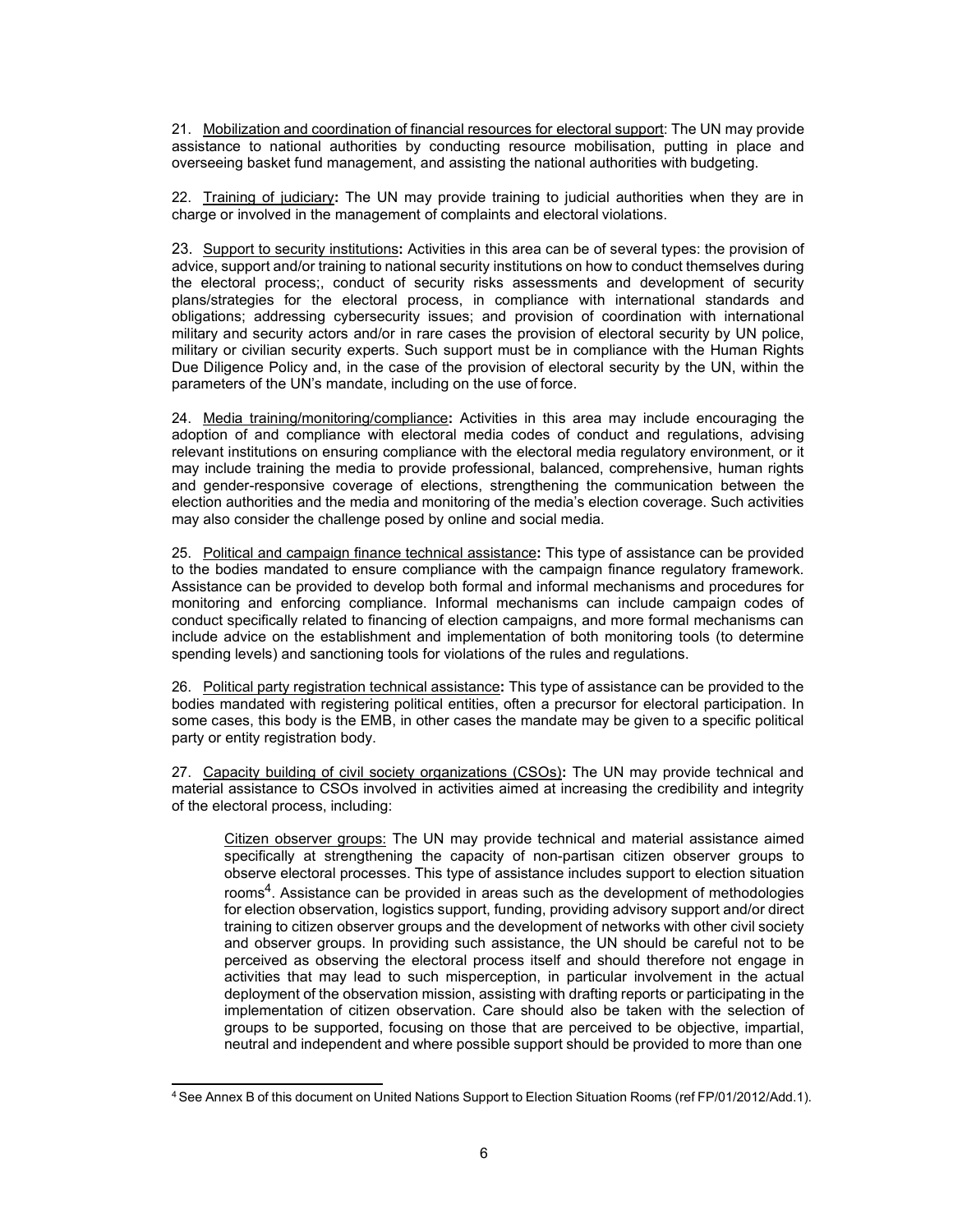group. Caution should be exercised when these activities are undertaken in conjunction with wider technical assistance to an EMB to avoid a perception of a conflict of interest.

CSOs promoting inclusiveness: The UN may provide technical and material assistance to CSOs engaged in promoting an inclusive electoral process, including the participation of women, youth and under-represented groups such as ethnic minorities, indigenous peoples and persons with disabilities.

CSOs promoting conflict prevention strategies: The UN may also provide technical and material assistance to CSOs engaged in promoting a credible and peaceful electoral process through initiatives focused on conflict prevention and management, transparency and accountability of the electoral process.

28. Support to CSOs must be designed and provided transparently, in an impartial and as much as possible equitable manner, and in a way which is and is perceived to be politically neutral.

29. Engagement with political parties: Assistance should be provided based on the recommendations of the needs assessment mission, which includes an assessment of potential risks relating to working with political parties in a certain context and would depend on the political circumstances in the country at hand. Activities in this area should focus on:

Multi-party thematic initiatives including political party liaison committees, women's political empowerment, the promotion of the electoral rights of persons with disabilities, ethnic minorities, indigenous peoples or conflict prevention including in the form of knowledge transfer or capacity building of parties through multi-party groupings (most likely seminars or workshops).

Support to the development of legal or institutional frameworks related to political parties and electoral processes, including gender-responsive measures.

Cross-party dialogue initiatives such as the facilitation of ongoing dialogue amongst parties to ensure they are talking to each other, addressing relevant issues and reducing conflict.

Strengthening the communication between the election authorities and the political parties.

Code of conduct development by encouraging political parties to create, adopt and respect a code of conduct during the election period.

In some circumstances, the UN may support the opening of political party resource centres or other means to provide infrastructure and equipment support for parties, including, for example, computer and other office supplies support. The provision of such support should be regulated, however, and given on a strictly neutral, balanced manner.

30. The UN should never provide direct funding to political parties or candidates and should generally not engage in electoral assistance activities relating more strictly to political party capacity development such as training parties on how to fundraise or build local branches or platform development. Exceptions could be supporting parties to develop women's wings or youth wings or with internal party regulations to ensure they reflect inclusiveness.

31. Activities in support of elected parliamentarians are outside of the remit of UN electoral assistance, but are however provided by UN entities in the broader governance assistance framework.

32. As with all electoral support, engagement with political parties must be designed and provided transparently, in an impartial and equitable manner and in a way which is and is perceived to be politically neutral.

33. Coordination of international electoral assistance: In most cases where the UN provides electoral assistance, a number of other international actors also provide assistance. The UN can play a role in creating and possibly leading a coordination mechanism, where requested by the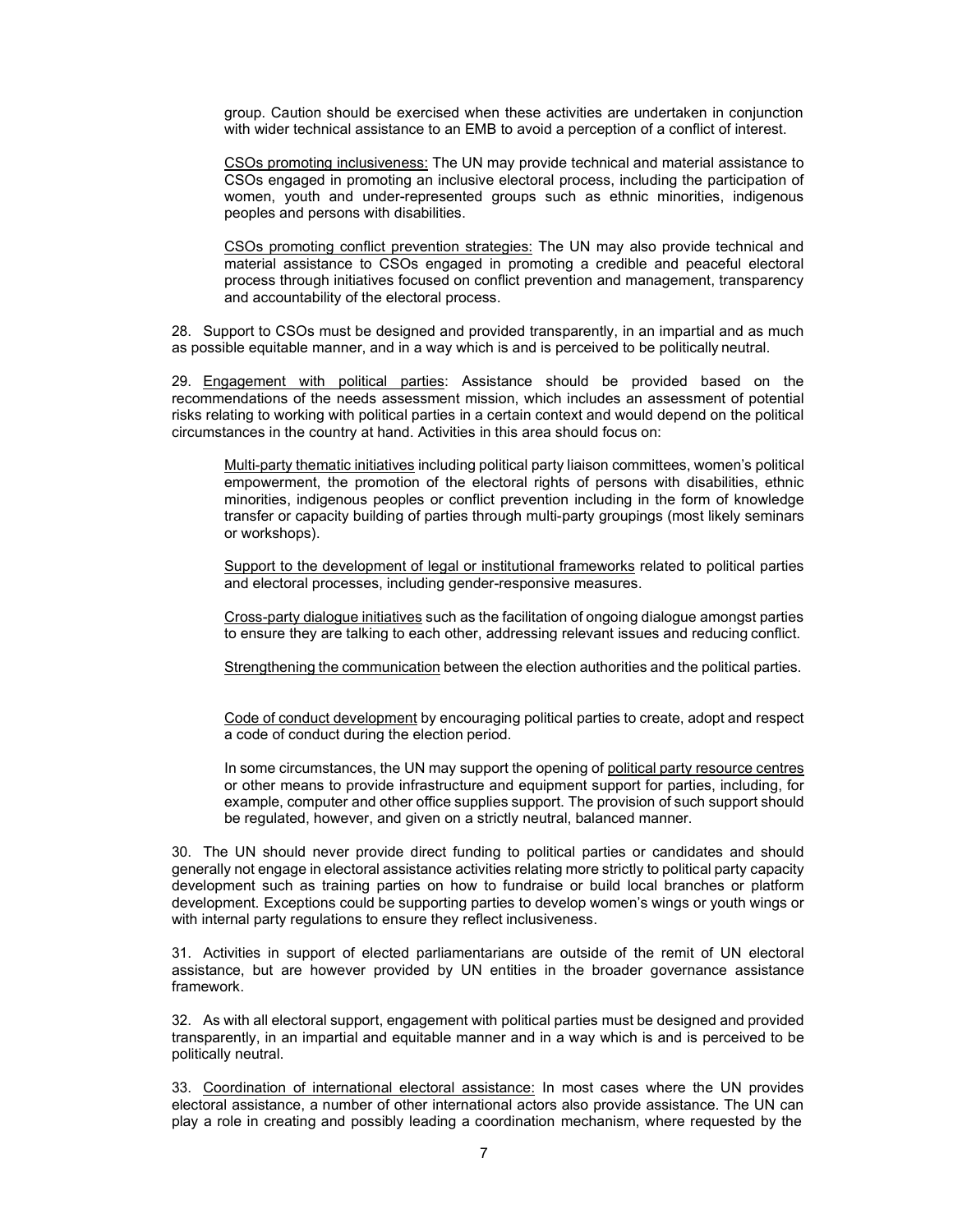national authorities, among other international and regional organizations supporting or providing electoral assistance to ensure coherence and effectiveness of advice, reduce duplication and avoid gaps.

Examples: Technical assistance is by far the most common form of electoral assistance and has been provided to over 100 Member States.

# **(b) Observation**

34. UN election observation entails the deployment of a mission to observe each phase of an electoral process and report back to the Secretary-General on the election's credibility.

35. The observation mission records and collates its observations to produce a comprehensive statement for and on behalf of the Secretary-General. This results in a general report that highlights strengths and weaknesses in the electoral process and provides recommendations for improvement. Observer missions generally result in a public statement by the UN on the quality of the election, although in some cases they can provide an internal report to the Secretary-General.

36. UN observer missions are generally large-scale operations, which should cover a sufficient number of election venues for the statement to meaningfully assess the electoral process and are therefore complex to organize. For example, long-term observers should ideally be in place several months before the election in order to observe voter registration, the campaign environment, and other pre-electoral processes and conditions as well as any post-election developments.

37. Because of the possible political impact of a UN statement on the credibility of an election, observation missions are not dispatched unless there is formal request from the government as well as an authorizing resolution by the General Assembly or the Security Council. To avoid a perception of a conflict of interest, the UN should in principle not observe elections in cases where it is providing electoral technical assistance. The two can be conducted simultaneously only if specifically mandated by the General Assembly and/or the Security Council and two different parts of the UN take on observation and technical assistance respectively. In general, other organisations have a comparative advantage in this field and the UN has been moving away from this activity.

Example: This type of activity is extremely rare. UN election observation missions have been fielded in several countries including Burundi in 2015 and Fiji in 2001.

#### **(c) Expert panels**

38. In special and relatively rare cases, at the request of a Member State, the UN has appointed a panel of political and/or electoral experts to follow and report on an electoral process. These expert panels entail the deployment of a small team of experts to follow and review specific phases of an electoral process conducted by the national authorities. Relying on its own observations as well as those of other international and national stakeholders, the expert panel assesses the overall political and technical conduct of elections, in accordance with its mandate and may, through the Focal Point, provide an internal report to the Secretary-General.

39. In undertaking this activity, the role of the panel should be unobtrusive, impartial and focused on carrying out an assessment of the electoral procedures and processes. The team should normally not publicly express its view on the electoral process. Rather, its findings must be reported back to the Secretary-General or the Focal Point. At the latter's discretion, recommendations formulated by the panel for the improvement of the electoral process may be transmitted back to the national authorities and/or made public.

40. While panels do not normally release public statements or assessments, public statements may be issued in special cases as a confidence-building measure, and the panel may take a more high-profile approach.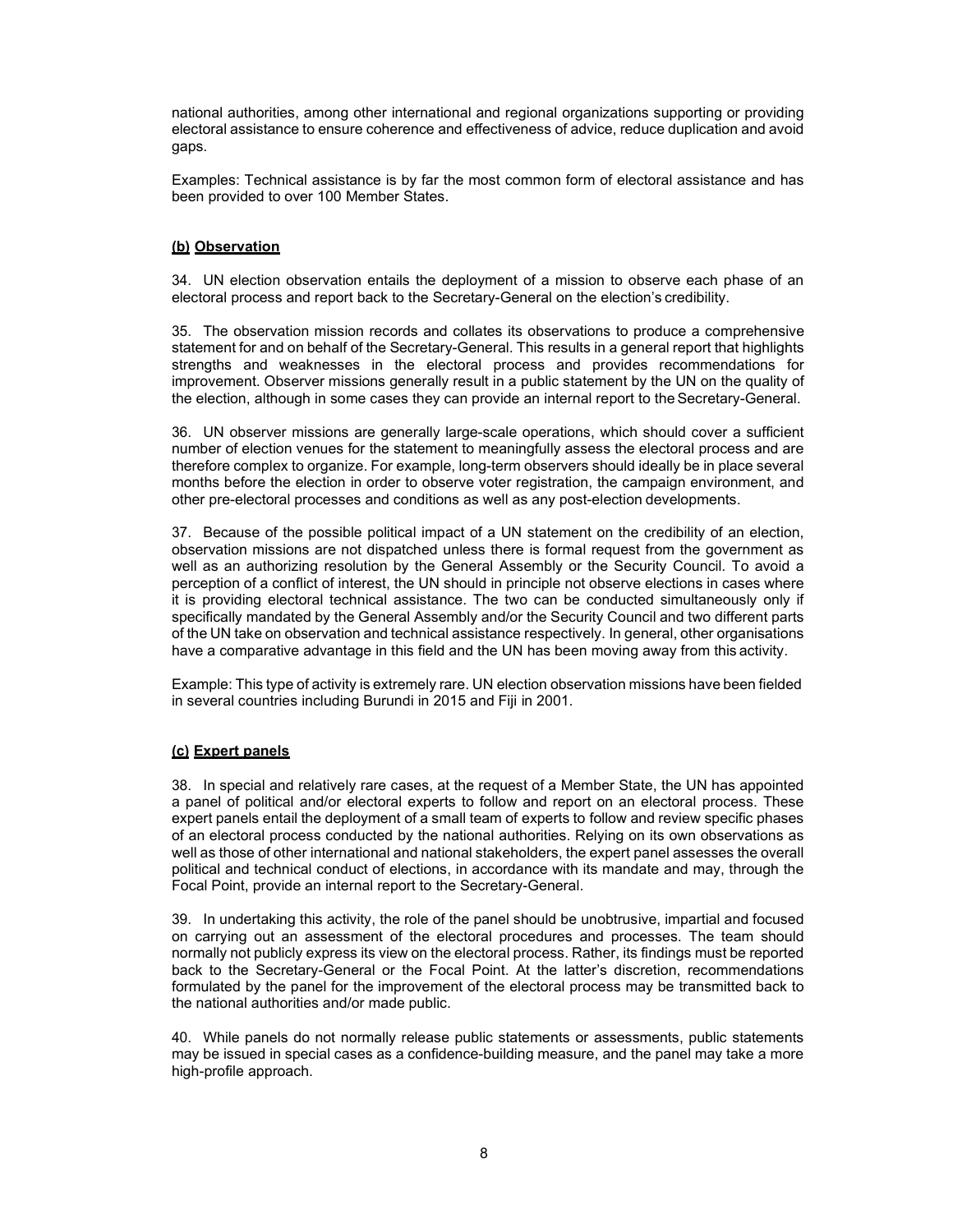41. In this connection, an expert panel can also serve as a political/good offices tool, in that it can play a role in confidence-building and in shuttle diplomacy as needed. This is particularly the case where the expert panel is headed by senior diplomatic personnel, e.g., former heads of state.

42. No General Assembly or Security Council resolution is required to deploy an expert panel; a request from the government is, however, required.

43. Caution should be exercised if the UN deploys an expert panel in a country where technical electoral assistance is being provided by the UN system in order to prevent a conflict of interest. Expert panels must take care not to be, or be perceived to be, monitoring the technical assistance provided by the UN, but only the electoral process as managed by the national authorities. There should be no perception of a conflict of interest among UN entities. Any assessment of the election's overall credibility should as a rule remain confidential, unless it is deemed to be helpful, by the Focal Point or Secretary-General, to make it public in a given situation.

Examples: This type of assistance was provided in Nepal in 2008, in Sudan in 2011 and in Algeria subsequent to several requests from the government, in 2009, 2012, 2014 and 2017.

#### **(d) Operational support to international observers**

44. At the request of the Member State, the UN may establish a small secretariat to support international election observers invited by the government. The support provided consists of all administrative actions needed to implement the mission and can include contracting of personnel, procuring of office facilities, vehicles and other logistical items and the provision of a number of other services such as briefings on the electoral system and the political situation, providing deployment plans and checklists and facilitating the production of statements by observer groups. The primary goal is to contribute to the efficiency and effectiveness of an election observation effort.

45. Observers are briefed together to ensure a consistent approach and are invited, but not obligated to share their findings. This allows individuals and groups participating in the larger observer group to benefit from a more comprehensive view of the electoral process and prepare assessments based on more data than individual observations would provide. Organizations may issue joint or separate statements.

46. Due to the risk that the UN might be misperceived as having direct involvement in the actual observation and related statements, the following principles should be observed:

- the UN should only agree to provide operational support on request from a Member State;
- neither the UN nor the government will oblige observer groups to participate in this effort;
- the UN should maintain a low profile throughout this activity and should bar the use of the UN logo or name in any materials related to observer activities (including t-shirts, hats or vehicle decals, etc.) or in any of the observer statements or reports;
- the UN should not be a signatory to the observer reports or render an opinion on the electoral process or otherwise seek to influence observer findings or statements. If necessary, observer statements should make clear that they do not represent the views or opinions of the United Nations;
- UN staff should not be accredited as observers and should only be seen in polling stations on election day if there is a justified reason for their presence, as decided by the Special Representative of the Secretary-General (SRSG) or Resident Coordinator (RC), in consultation with the Focal Point.

47. This type of assistance can take place alongside UN technical assistance and does not require a Security Council or General Assembly mandate. Caution should be exercised, however, when these activities are undertaken in conjunction with technical assistance projects in order to avoid a perception of a conflict of interest. Where possible, a UN entity providing technical assistance to a country should not at the same time provide assistance to international observers in that same country; another UN entity may however assume that role.

Examples: This type of assistance was first provided in Ethiopia and Kenya in 1992 and has subsequently been provided in a number of countries such as Guinea-Bissau in 2004 and 2009. Most recently, such support was provided for in 2019 in Papua New Guinea.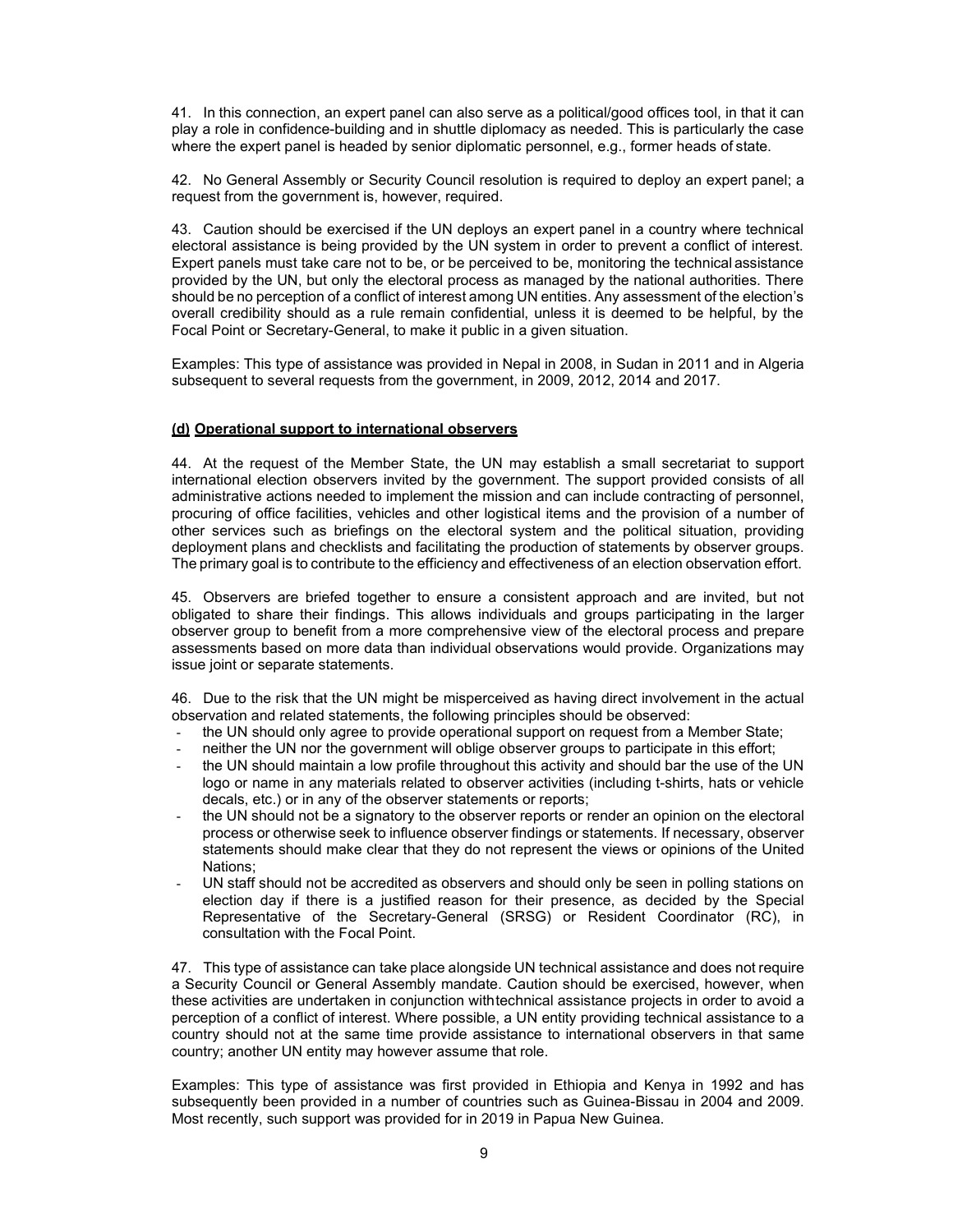#### **(e) Support to creating a conducive environment:**

48. The mandate of DPO and DPPA missions often includes provisions related to creating a conducive environment for the implementation of various tasks usually listed in their mandate. In countries where they have such a mandate, they may use their good offices and political role to contribute to creating a conducive environment for the holding of elections.

49. In some cases, UN staff, including UN political officers, are asked to follow the electoral process, including election day, to assess the political environment and report to headquarters.

50. Through their military, police and civilian presences, DPO missions may also help stabilize the security situation, which is essential for a conducive environment for elections, in collaboration with and drawing on resources of other UN entities as needed.

51. As per its mandate, OHCHR may also decide to monitor the human rights situation in a country, before, during and/or after an election and to conduct related advocacy with and provide advice to relevant stakeholders in order to promote an environment conducive to credible elections and the respect of relevant international standards.

52. As per its mandate, UN Women may also decide to monitor the situation regarding women's participation in a country, before, during and/or after an election in order to foster an environment conducive to inclusive elections and ensure the respect of relevant international and national standards.

53. Considering the importance of elections on peace building and reconstruction, relevant UN entities may consider facilitating the political engagement of refugees and internally displaced persons in the electoral process.

54. In specific circumstances such as countries in transition or at risk of violence, DPPA as the UN system lead for peace-making and preventive diplomacy may also assist with mediation, conflict prevention and good offices. Issues of hate speech and incitement to violence may also be of heightened concern during an election. Support of UN senior official efforts to reducing and managing election related violence may entail the deployment of UN staff or UN experts to the country to support existing UN electoral assistance efforts. These can include UN staff, in particular DPPA staff, UNDP staff, UNDP/DPPA, OHCHR staff, UNDP/DPPA Peace and Development Advisors (PDA) and /or other experts deployed to support the office of the RC. For issues related to gender-based violence and elections, UN Women should be consulted.<sup>5</sup> In transitional and highrisk electoral violence situations, the UN system's, and in particular UNDP's, on-going programmes with a focus on governance, rule of law and conflict prevention and peacebuilding may contribute to lowering of tensions and mitigating risks, supporting the creation of a conducive environment. OHCHR may be consulted and may consider monitoring the situation or implementing other mandated tasks as necessary. The SRSG, or other representative of the Secretary-General, and in non-mission settings, the RCs in their capacity as representatives of the Secretary-General, may in close coordination with DPPA, play a mediation, conflict prevention and good offices role.

55. Furthermore, DPPA has created a Mediation Support Unit, which serves the entire UN system as well as Member States and regional organizations. It provides technical, logistical and financial assistance to mediation efforts. It includes a stand-by team of mediation experts who can be deployed within 72 hours and who have thematic expertise in a wide range of areas including process design, power-sharing, natural resource issues, constitutions, gender and security arrangements.

56. Gender-equality considerations are particularly important in post-conflict situations. As per Security Council Resolution 1325, electoral assistance programming should avail itself of the

 $5$ In keeping with UN System Key Messages and Resources on Violence Against Women in Politics endorsed by the Executive Committee on 17 January 2020 (EC Decision 2020/02).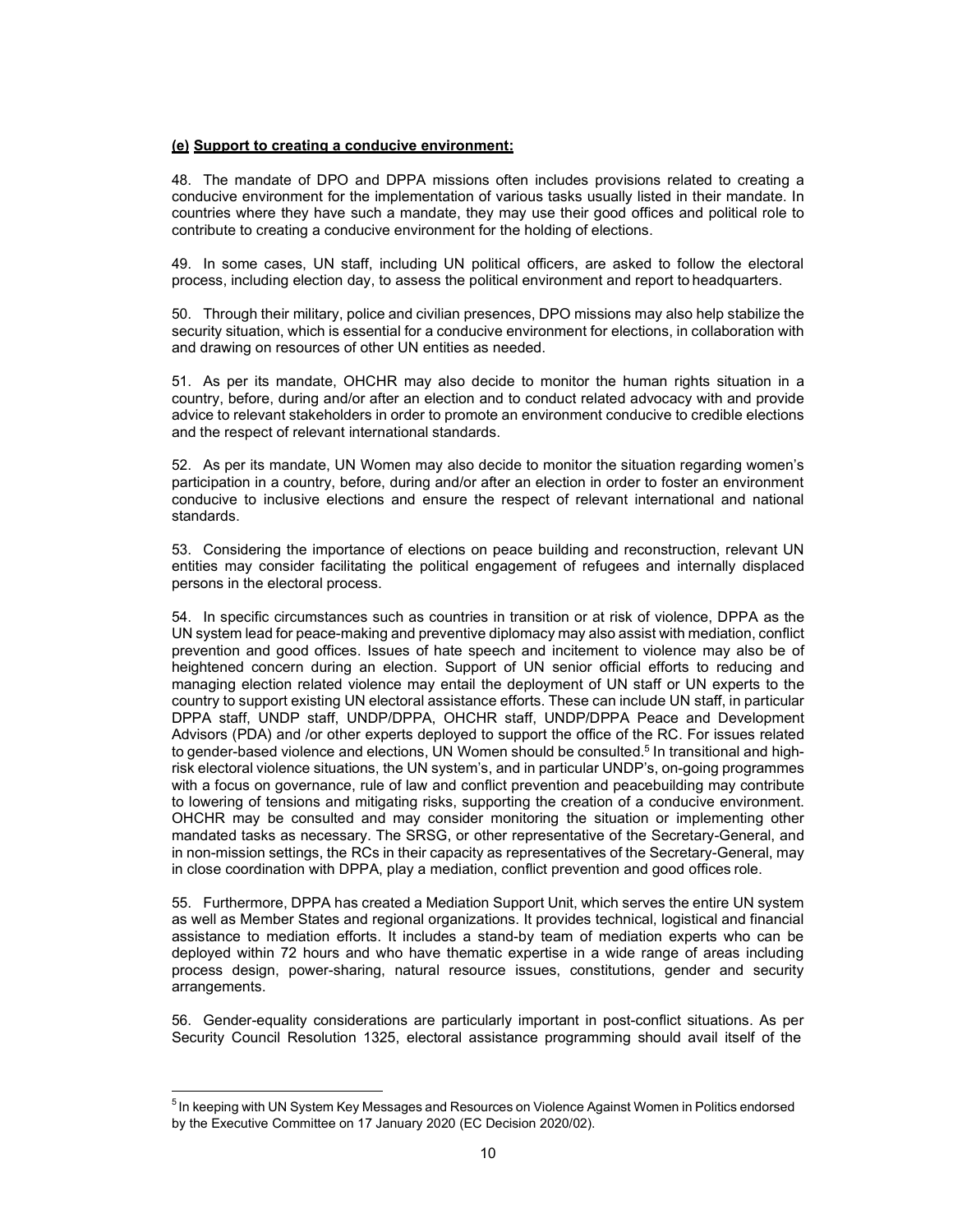assistance of the Gender Advisors appointed within UN operations and staff on other relevant UN rosters with sector-specific gender expertise.

57. Finally, this type of support may also entail cooperation, sometimes through DPPA regional offices, with regional or international actors involved in supporting a conducive environment for the elections. Such forms of cooperation can take the shape of joint visits, joint declarations or participation in mediation or good offices fora (such as international contact groups).

58. In some cases, there is a risk that such types of activities, particularly human rights, gender and political monitoring, may be perceived as UN election observation. For this reason, it is important that the relevant UN entities providing such types of assistance emphasize their specific mandate, whether it be human rights, gender equality and women's rights or political and mediation support, and refrain from traditional election observation tasks, such as observing the technical aspects of the electoral process, including observation of polling and counting in the polling stations and issuing statements that assess the electoral process.

59. UN statements and public comments around elections can be important diplomatic tools, used to convey messages of calm or encouragement of a peaceful, orderly conduct. But they should be used strategically to avoid any misunderstandings about the UN's role, or be instrumentalized politically. Statements, if any, should not give a qualitative judgement on the validity of an electoral process or of the outcome, but should rather focus on the atmosphere of the process. Where the UN is involved in organising or conducting elections, verification/certification, observation, supervision, expert panels or support to creating a conducive environment, the Focal Point, through EAD, should be consulted during the development of the communications strategy and prior to the issuing of any statement or making of any comment on the process.  $6$ 

Examples: This type of assistance has been provided in a number of countries, including the Central African Republic in 2015, the Democratic Republic of the Congo in 2018, Mali in 2018 and Bolivia in 2019 and 2020.

#### **Other forms of assistance**

60. The UN has also provided other types of assistance that have not been provided for many years and should be provided only after careful consideration. Three types noted below all require a General Assembly or Security Council mandate. They are:

- a) supervision;
- b) organisation and conduct of elections; and
- c) certification.

#### **(a) Supervision of an electoral process**

61. The term "supervision" was originally developed during the UN's involvement in referenda and elections in the context of General Assembly mandates related to decolonisation during the 1950s and 1960s. In that context, supervision varied according to the specific case, but ultimately had the objective to ensure that the right to self-determination was exercised. In implementing these mandates, the UN often established a supervision commissioner or small panel with authorities including: reviewing various aspects of the electoral legal framework; being closely associated with and sometimes approving steps in the management of electoral processes; and reporting or making some assessment of the vote to the mandating UN legislative organ.

62. Such assistance is very rarely provided. It can only be provided under a Security Council or General Assembly mandate. Within the meaning above, it has been undertaken only in the context of decolonization, at the request of the relevant government.

Example: The last elections supervised by the UN were in Namibia in 1989.

 $6$  See UN policy: UN Statements and Public Comments around Elections.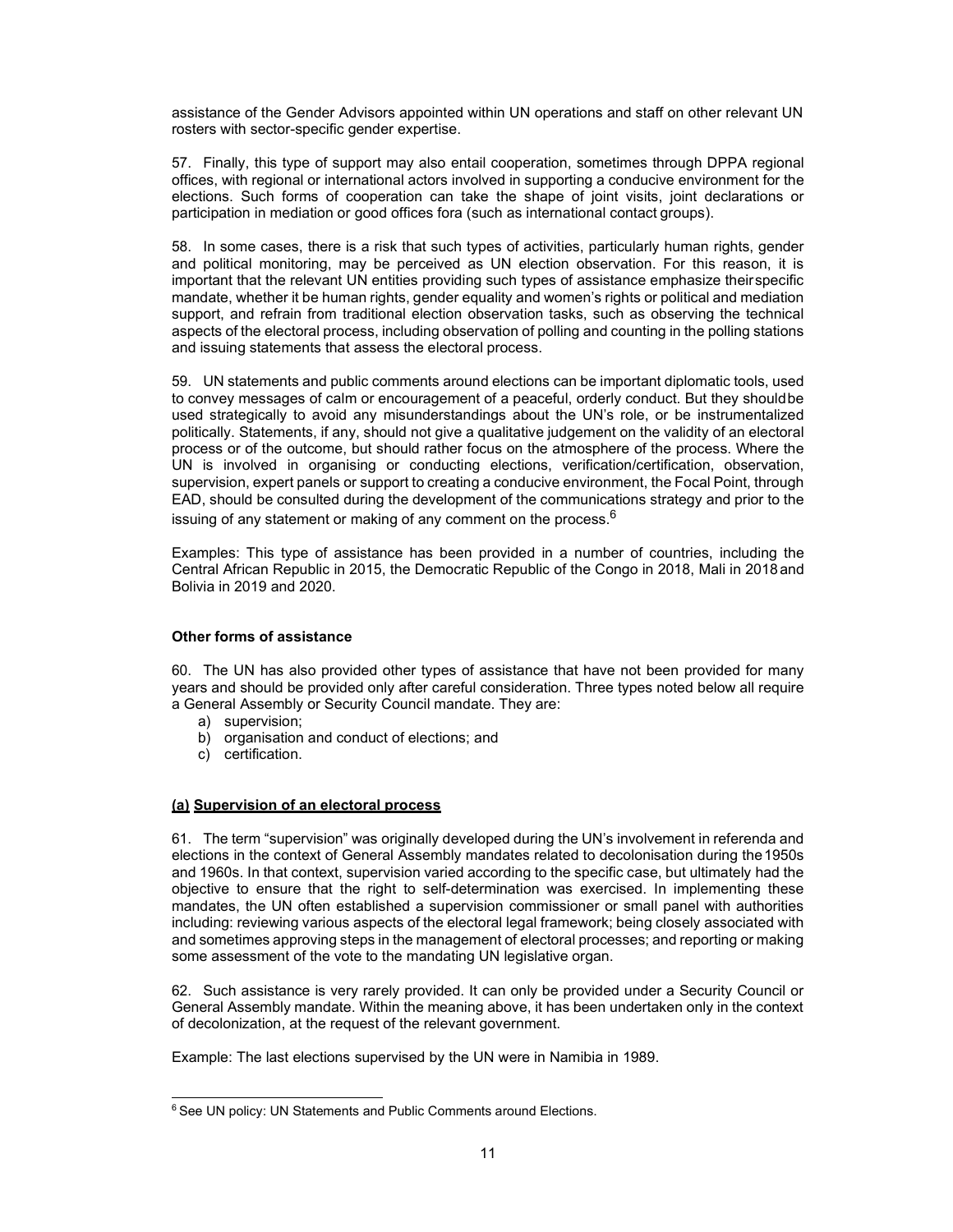#### **(b) Organization and conduct of an electoral process**

63. If the UN is mandated to organize and conduct an election or referendum, the organization assumes the role normally fulfilled by national electoral authorities. In such cases, the UN has full authority over the process. This mandate requires the establishment of a framework of laws, procedures and administrative measures necessary for the holding of elections, the establishment of an institutional structure and the actual administration of the electoral process.

64. Due to the primacy of the principle of national ownership, this type of assistance is very rarely mandated and is unlikely to be undertaken except in special post-conflict, decolonisation or statebuilding situations characterized by insufficient national institutional capacity.

65. This type of mandate is only possible via a Security Council or General Assembly resolution, which should be based on the agreement of the relevant government to cede this sovereign activity to the control of the UN.

Examples: The United Nations Transitional Authority in Cambodia (UNTAC) was responsible for the organization and execution of national elections in Cambodia in May 1993 as part of the Agreements on the Comprehensive Political Settlement of the Cambodia Conflict. The United Nations Transitional Authority in Eastern Slavonia, Baranja and Western Sirmium (UNTAES) was requested to organize elections for all local government bodies in April 1997 in cooperation with Croatian authorities. The United Nations Mission in East Timor (UNAMET) was requested to organize and conduct the popular consultation in 1999. Subsequent presidential and parliamentary elections in East Timor in 2001 and 2002 were organized and conducted by the UN under the mandate of the United Nations Transitional Administration in East Timor (UNTAET).

#### **(c) Certification of an electoral process**

66. In the case of certification operations, the UN is requested to certify the credibility of all or specific aspects of an electoral process conducted by the national election authority. This used to be referred to also as "verification" and both terms, "verification" and "certification", have been used for this type of assistance.

67. In such cases, the UN is required to produce a final statement attesting to an election's credibility. In order to issue such a statement, certification operations must cover all relevant aspects of an electoral process conducted by the national authorities. Certification therefore requires early engagement by the UN. In undertaking its activities, the UN may recommend ways in which the process may be improved. Depending on the type of mandate, the certifier will have several tools at her/his disposal to encourage or ensure compliance with her/his recommendations.

68. Certification missions must be mandated by the Security Council or General Assembly and are rarely authorized. Such assistance concludes with a pronouncement on the legitimacy of the electoral process. It is therefore a very sensitive mandate and is considered only on a limited and exceptional basis, usually only when it is deemed absolutely necessary to contribute to political stability or preserve a peace process. Caution should be exercised if the UN is mandated to certify elections in cases where technical electoral assistance is being provided by the UN system in order to prevent a conflict of interest. Only if specifically mandated by the General Assembly and/or the Security Council should the UN both certify elections and provide technical assistance to one country simultaneously.

Examples: Verification missions were mostly conducted in the early 1990s, such as in Angola, El Salvador, Haiti, Nicaragua, South Africa and Mozambique. Certification was carried out in Cote d'Ivoire in 2010 and Timor-Leste in 2007.

#### **Variations in and possible combinations of different types of assistance**

69. A number of different types of assistance can be offered at any given time in one country. As already noted above, particular attention should be paid in those circumstances where concurrent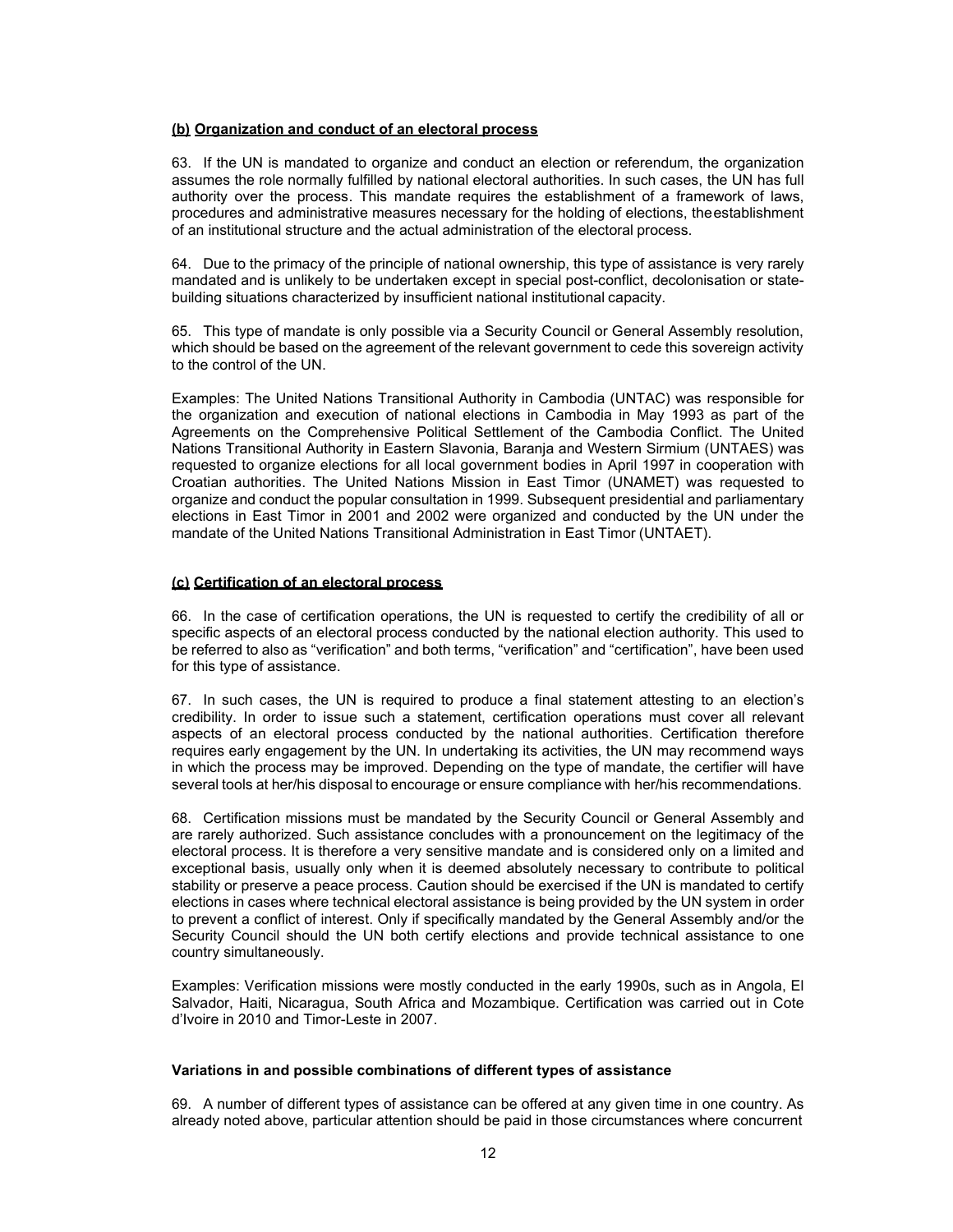activities are being undertaken to avoid the perception of a conflict of interest. In particular, if one UN entity is providing technical assistance, this same entity should whenever possible not engage in other types of assistance such as observation, operational support to international observers, supervision or verification/certification. These assistance activities are subject to the parameters set by a needs assessment.

# **C4. Principles of UN Electoral Assistance**

70. UN practice in providing electoral assistance has evolved in response to a number of developments. These include: the evolution of the organization, changing demands and requests from Member States, the increase in the number of other entities offering electoral assistance, socio-economic changes, developments in national and international law, various Security Council and General Assembly resolutions and better understanding of good practice and lessons learned.

71. The types and circumstances of UN electoral assistance will no doubt continue to evolve and will always depend on the specific context. However, regardless of the context and the circumstances, the UN must adhere to the relevant international rights and standards and is guided by a number of principles when providing electoral assistance.

72. The Focal Point has the GA-mandated responsibility to ensure that UN assistance adheres to these principles.

### **a - Respect for human rights**

73. Successive General Assembly resolutions have emphasized the importance of respecting human rights, most recently A/RES/74/158 of 17 January 2020 reaffirms that "the promotion and protection of human rights and fundamental freedoms at the national and international levels should be universal and conducted without conditions attached and that the international community should support the strengthening and promotion of democracy, development and respect for human rights and fundamental freedoms in the entire world"7.

74. UN electoral assistance should respect and aim at furthering compliance with international human rights and standards applicable to given countries. Any restrictions or limitations on or derogations from fundamental freedoms should be in conformity with human rights obligations, norms and standards.

#### **b - National sovereignty and ownership**

75. General Assembly resolution A/RES/74/158 reaffirms that UN Member States are responsible for organizing, conducting and ensuring free and fair electoral processes and that in the exercise of their sovereignty, they may request assistance.

76. UN electoral assistance should therefore only be provided on the basis of a request from a Member State or a Security Council or General Assembly mandate. To ensure national sovereignty is respected, if the electoral mandate stems from a Security Council or General Assembly resolution, the UN should still encourage the country to separately request electoral assistance as an expression of national will to have the UN associated with the electoral process.

77. UN electoral assistance should also promote national ownership of the electoral process by the Member State. While providing electoral assistance, UN electoral assistance providers can propose options to the State and election authorities, but must in the end respect their decisions.

78. Exceptions to this principle would be when the UN has received a mandate from the Security Council or General Assembly to organize, certify or supervise an electoral process.

# **c - Objective, impartial, neutral and independent**

<sup>7</sup> A/CONF.157/23 (Part 1), chap III, para. 8. Also see A/RES/74/158.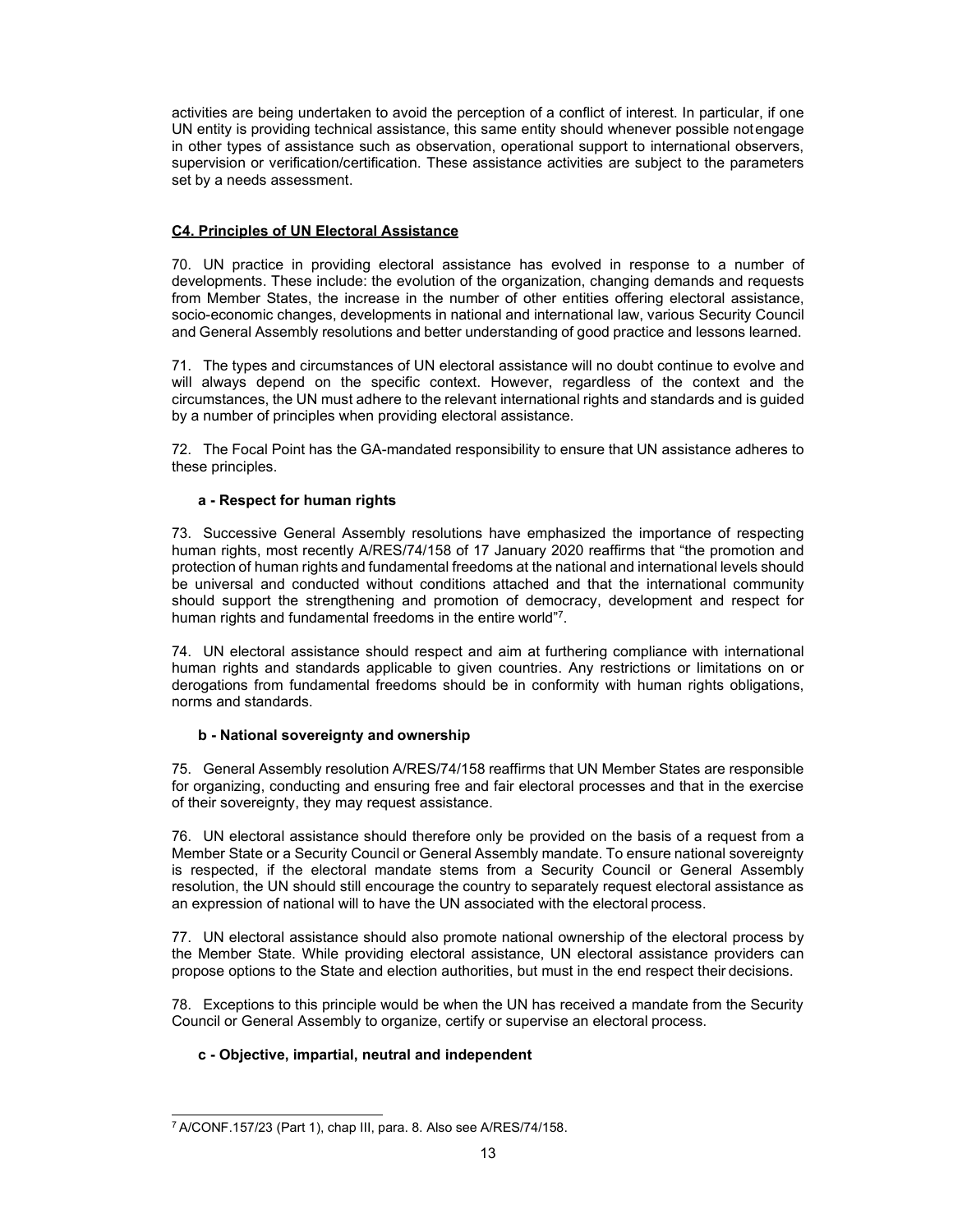79. General Assembly resolution A/RES/74/158 reaffirms that electoral assistance provided by the UN should be carried out in an objective, impartial, neutral and independent manner.

80. This means, inter alia, that the UN will not provide assistance that might favour one political group or disadvantage another and will uphold the free expression of the will of the people. UN personnel will not seek or accept instructions or compensation from any external source while performing their duties.

### **d - Broad national support for UN involvement**

81. Following from the above principle on sovereignty, the UN must assess whether there is broad national support for UN involvement before engaging in electoral assistance.

82. During the needs assessment, support for UN involvement in electoral assistance should be assessed with as many interlocutors as possible, including institutions of government, opposition groups, CSOs, women's groups, persons with disabilities, youth and minority groups and other traditionally under-represented or marginalised groups. The parameters of UN electoral assistance should be shaped based on these findings, keeping in mind that some activities may receive additional emphasis. Broad national support for UN involvement in electoral assistance should continue to be gauged throughout the implementation of UN electoral assistance.

83. UN electoral assistance should promote inclusivity and national ownership of the electoral process, not only by the State or the national electoral authorities but also by the broader society that will participate in, have an impact on and/or be impacted by the elections.

#### **e - Needs based**

84. General Assembly resolution A/RES/74/158 recommends that the UN continue to provide technical advice and other assistance to requesting States and electoral institutions in order to help to strengthen their democratic processes based on a needs assessment and in accordance with the evolving needs of requesting Member States.

*85.* All UN electoral assistance should be based on an assessment of needs. Needs assessments are led by EAD and conducted in consultation with appropriate UN entities. Modalities for needs assessments for UN electoral assistance are detailed in the guideline entitled *United Nations Electoral Needs Assessments.* 

#### **f - Norm-based but not prescriptive to respect the local context**

86. While democracies share common features, General Assembly resolution A/RES/74/158 has reaffirmed that there is no single model of democracy.

87. Electoral assistance is provided with the understanding that there is no "one size fits all" model or solution. A comprehensive analysis of the national social, economic and political context combined with a thorough analysis of needs should guide the type of advice that is provided. To the extent possible, options and the consequences of each should be presented for consideration.

88. Various UN actors provide electoral advisory services to Member States and other stakeholders in line with their mandates, including on options, lessons and comparative experiences and in line with UN electoral policy. While the UN should generally not be prescriptive, this does not prevent the UN from advising the requesting state on the implementation of its own international and regional commitments, norms and principles with respect to elections and on the need for transparency, inclusiveness, and accountability, which are likely to increase the credibility of the electoral process.

89. Electoral advisory services of a prescriptive nature should be consulted with DPPA, if there is no specific UN policy, if the policy is unclear or in situations of armed conflict, heightened political instability, social unrest or heightened reputational risk for the UN.

# **g - Political perspective and the management of election-related conflict**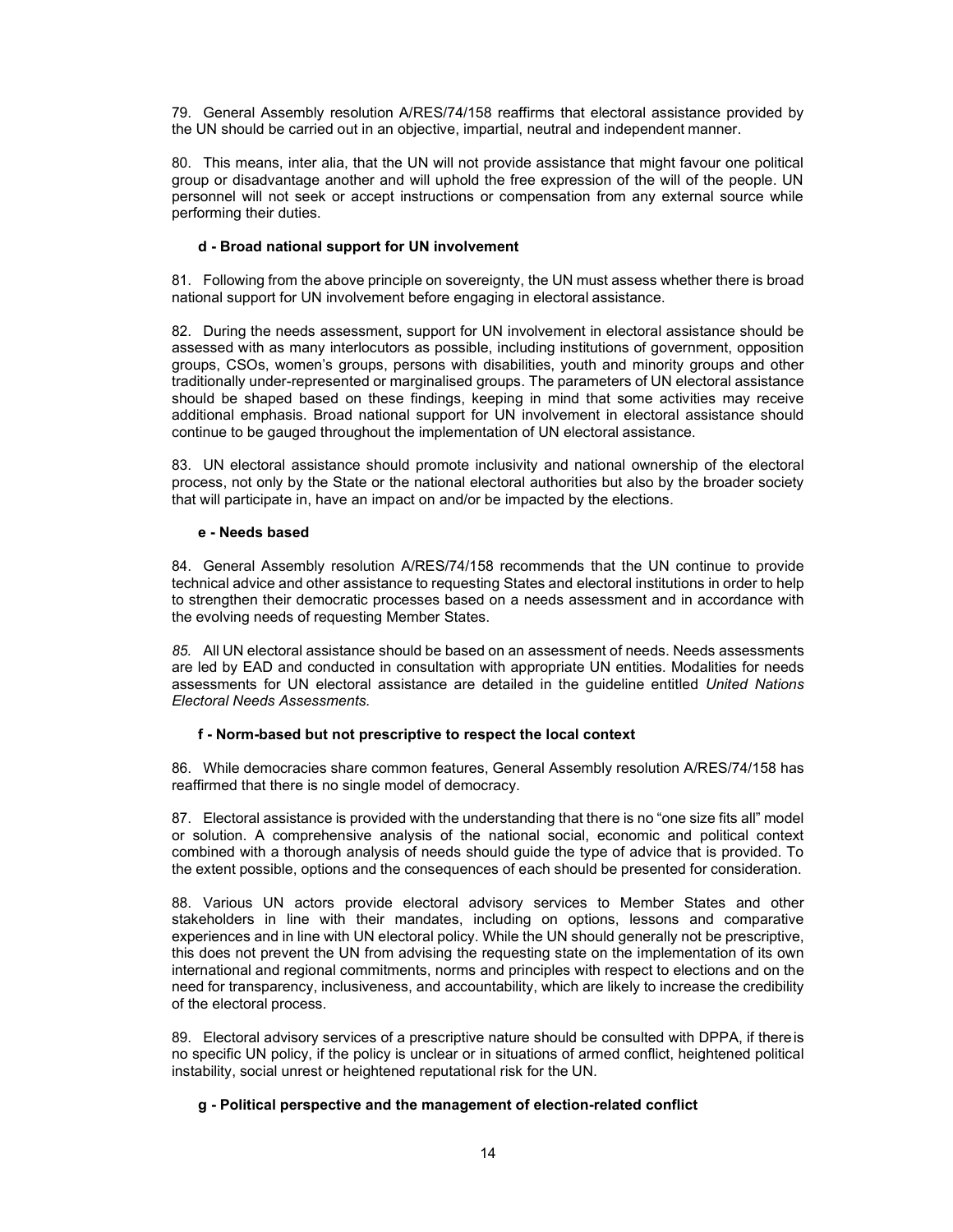90. Elections are fundamentally political events where political power is allocated based on the decisions of citizens based on voting processes. UN electoral assistance must therefore be cognizant of this fact and sensitive to its implications.

91. The UN must ensure that it is, and is perceived to be, politically neutral and that its assistance contributes to political pluralism and longer-term stability and is not abused by any political grouping or used as a cover for electoral processes that do not allow for political pluralism or real competition.

92. Assistance aims to facilitate maximum political participation and contribute to longer-term political stability. Due consideration must therefore be given to the political context, how to involve all political groupings and viewpoints, how to promote participation, including of marginalized groups, how to establish adequate dispute resolution mechanisms and promote the acceptance of outcomes.

93. A risk analysis, including risks to the organization and a conflict prevention and mitigation strategy should be incorporated into all needs assessment missions and project documents.

#### **h - Integration**

94. As per Decision No 2010/23 of the Secretary-General (12 October 2010 meeting of the Policy Committee), all electoral assistance in peacekeeping, peacebuilding, or special political mission settings should be delivered in a fully integrated manner from the outset, whether or not the mission is structurally integrated. Furthermore, as a norm, and subject to existing guidance on integration $^8$ , electoral components in structurally integrated missions should report to the SRSG or mission head through the Deputy SRSG who also serves as the RC.

95. In non-mission settings, effective mechanisms should be established to ensure coordination, coherence, consistency and collaboration and avoidance of duplication in UN electoral assistance. The RC leads and enables the work of the UNCT to ensure effective coordination of country-level activities.

#### **i - Broader and longer-term focus**

96. General Assembly resolution A/RES/66/163 recommends that UN electoral assistance is provided throughout the timespan of the entire electoral cycle, including before and after elections, as appropriate, based on a needs assessment and in accordance with the evolving needs of requesting Member States, in order to help to strengthen their democratic processes and institutions.

97. UN electoral assistance will thus be provided with a longer-term perspective that focuses on building sustainable and credible national institutions and processes and with the aim that in the future, electoral processes will be entirely nationally managed.

98. With this aim in mind, the assistance will facilitate and promote an understanding, by both the electoral authorities and all other stakeholders, of the broader nature of electoral processes including all the constituent parts and phases, the interrelation with political, social and economic issues, the role of all stakeholders and both the short and the longer-term considerations and objectives.

99. In addition to focusing on particular electoral events, the assistance should help the electoral authorities and other stakeholders to identify future needs and how these can be addressed while increasingly building national capacity and institutional and political stability and at the same time progressively scaling down external electoral assistance. While ensuring a long-term approach, UN assistance is nonetheless provided in a specific timeframe, after which a new request is required (unless there is a Security Council or General Assembly mandate).

# **j - Gender responsive electoral assistance**<sup>9</sup>

<sup>8</sup>UN Policy: Integration of United Nations Electoral Assistance in Mission Settings.

<sup>&</sup>lt;sup>9</sup> UN Policy: Promoting Women's Electoral and Political Participation through UN Electoral Assistance.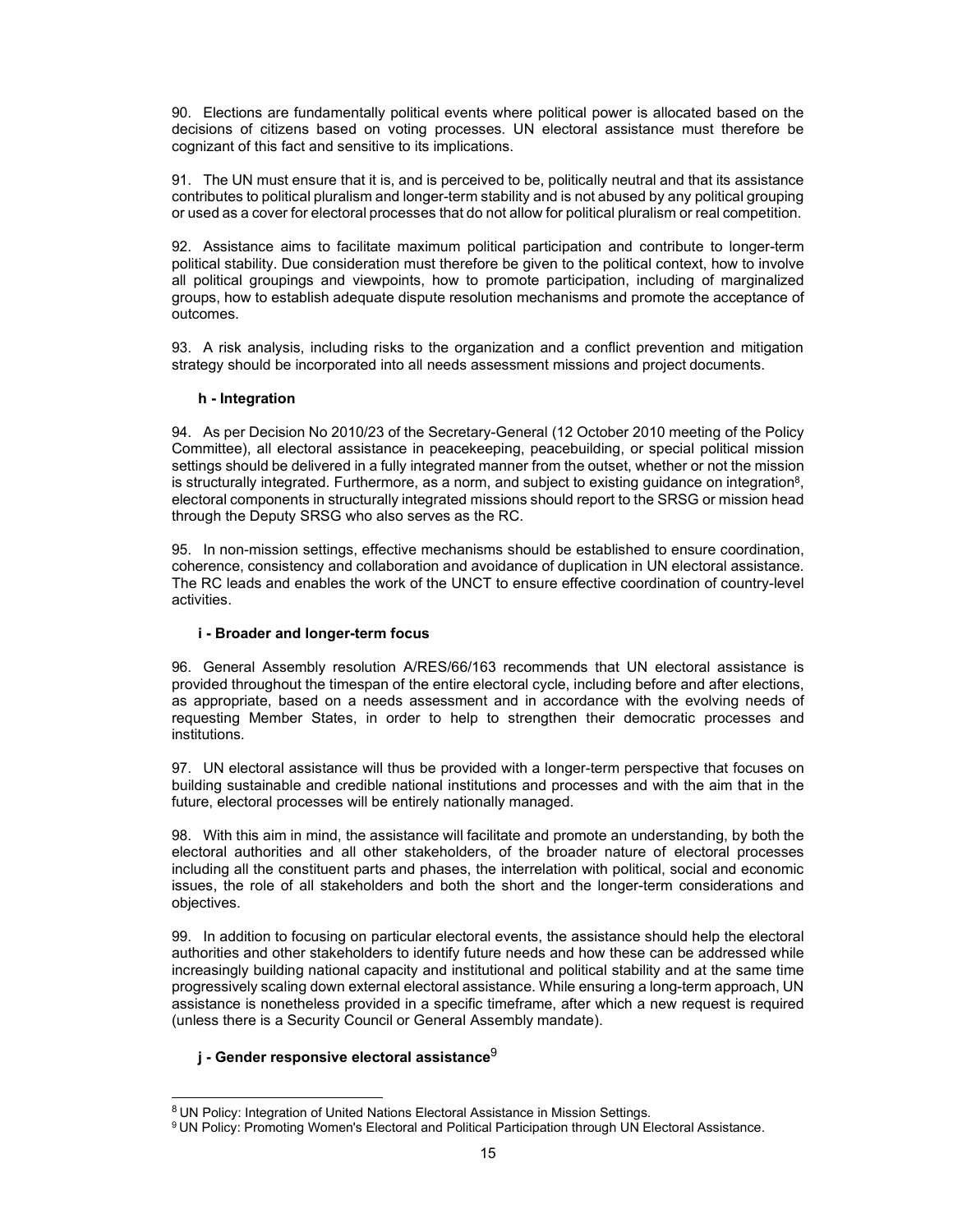100. Article 7 of the Convention on the Elimination of All Forms of Discrimination against Women states that parties shall take all appropriate measures to eliminate discrimination against women in the political and public life of the country and, in particular, shall ensure to women, on equal terms with men, the right to vote in all elections and public referenda and to be eligible for election to all the publicly elected bodies $^{\rm 10}$ .

101. UN electoral assistance will take into account the barriers and constraints that women face to participate in elections, including legal and institutional barriers, financial constraints and targeted gender-based violence<sup>11</sup>, security constraints, discrimination based on gender stereotypes and constraints caused by the burden of unpaid domestic and care work and employment in informal sectors, and should fully mainstream a gender perspective into all aspects of electoral assistance, including by:

- considering the specific needs of women and girls in the policy development and, implementation in all areas;
- reviewing the differential impacts of electoral systems giving rigorous assessment to the potential benefit of temporary special measures given the particular country context
- Reviewing the differential impacts of electoral administration on the political participation of women and their representation in elected bodies;
- incorporating the perspectives, contributions and experience of women's organizations and gender equality advocates in policy and programme development.

102. Gender-equality considerations are particularly important in post-conflict situations. As per Security Council Resolution 1325, electoral assistance programming should avail itself of the assistance of the Gender Advisors appointed within UN operations and staff on other relevant UN rosters with sector-specific gender expertise.

#### **k - Promote inclusiveness, including the involvement of under-represented or marginalized groups**

103. While providing electoral assistance and recognizing that there are many stakeholders in any electoral process, the UN should try to be responsive to the needs, requests and demands of each, the ultimate goal of UN electoral assistance should be to facilitate the expression of the will of the people and promote universal and equal suffrage. This involves advice on how this can be achieved in a general sense and also through targeted interventions to address specific needs and groups.

104. In furtherance of its aim to facilitate and promote universal and equal suffrage, UN electoral assistance seeks to promote the involvement of under-represented or marginalized groups in electoral processes. Those groups can include women, youth, minorities, persons with disabilities, people in rural areas and areas that are difficult to access, migrants and refugees, and other populations that are vulnerable because of poverty or illiteracy, or other reasons. Nevertheless, making provisions for citizens abroad could be a factor in strengthening the credibility of a process. Whether or not to make arrangements for the exercise of political rights abroad is best decided by the Member State concerned, after thorough national consultations, and taking into consideration factors such as the size of the population in question, the costs involved, agreements with host countries and security and operational challenges.

105. UN electoral assistance should provide support to the development of policies and the implementation of appropriate measures to promote the participation of under-represented, marginalized and/or displaced groups in electoral processes. This will include measures specific to electoral events, temporary special measures, and longer-term programmes.

 $10$  The equal participation of women and their access to positions of political leadership and decision-making at all levels are fundamental to achieving gender equality, as enshrined in the Convention on the Elimination of All Forms of Discrimination against Women (art. 2) of 1979 and reaffirmed in Goal 5 of the Sustainable Development Goals.

<sup>&</sup>lt;sup>11</sup> Both election observation and violence monitoring programmes provide key opportunities for collecting information on violence against women in elections. By integrating gender dimensions and monitoring violence against women in elections during observation missions, data on violence against women in elections could be systematically collected and published in election reports. (SR VAW report - A/73/301, para. 38). For key recommendations, see A/73/301, para. 86 (a).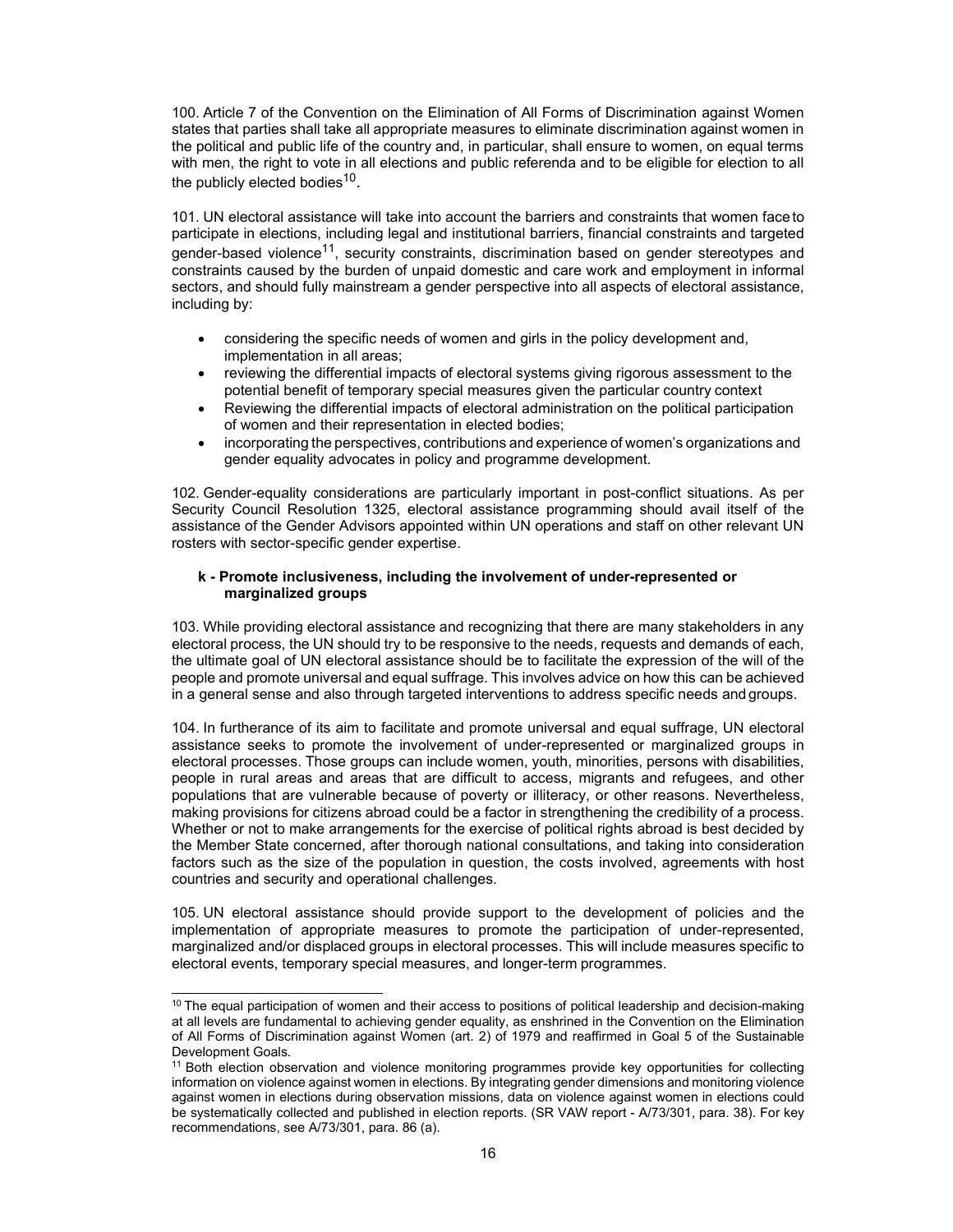#### **l - Use of new technology in elections.**

106. General Assembly resolution A/RES/74/158 recognizes that electoral assistance, particularly through appropriate, sustainable, accessible and cost-effective electoral technology, can facilitate full access for persons with disabilities and support the electoral processes of developing countries. The UN may assist Member States with the introduction and implementation of new technologies in their electoral processes, including addressing the challenges and threats posed by such tools. Such support should be provided through a balanced approach, one that recognizes that there is nothing inherently negative about digital technology but to recognize and understand challenges of introducing innovations in electoral processes. Ample time should be taken to consider the technical, financial and political feasibility of the innovation through a broad consultative process and gradually introducing new technology to allow for thorough testing and adjustment.

### **m - Cost-effectiveness**

107. UN electoral assistance should be cost effective for Member States and donors, and should aim to contribute to longer term sustainability of electoral processes in the recipient country, in light of its other developmental and budgetary responsibilities and requirements.

108. When defining areas for assistance, the UN should always consult and coordinate with other international providers of electoral assistance to avoid duplication, increase synergies and try to ensure that there are no gaps in the provision of international assistance. In these undertakings, the UN will endeavour to identify areas where it, and other organizations have comparative advantage and, by agreeing on responsibilities on this basis, provide cost effective assistance and respond to the needs in an effective way.

### **n - Sustainability**

109. General Assembly resolution A/RES/66/163 also notes the importance of adequate resources for the administration of efficient and transparent elections at the national and local levels, and recommends that Member States provide adequate resources for these elections.

110. In the design of assistance programmes and the provision of advice, consideration must be given to the fact that in the longer term, the country itself will need to manage and fund all electoral processes. Any assistance and advice, including on systems to be used (for example voter registration systems), or programmes to implement (for example funding of civil society groups), should incorporate advice on the longer-term considerations and costs for adopting certain options.

111. UN electoral assistance should always be provided with full national management as an intrinsic goal. Capacity-development and knowledge transfer should be a core tenet of any UN electoral assistance. Peer-to-peer tutoring, training and capacity development will therefore be central to any electoral assistance programme.

112. From the onset, to the extent possible, all UN electoral assistance planning should consider an exit strategy for the UN, including a tentative timetable towards the ultimate cessation of assistance.

# **E. REFERENCES**

#### **113. Normative or superior references**

International Legal Documents as referred to in the Annex; General Assembly Resolution A/RES/74/158;

Report of the Secretary-General A/74/285 of 6 August 2019 on Strengthening the role of the United Nations in enhancing the effectiveness of the principle of periodic and genuine elections and the promotion of democratization.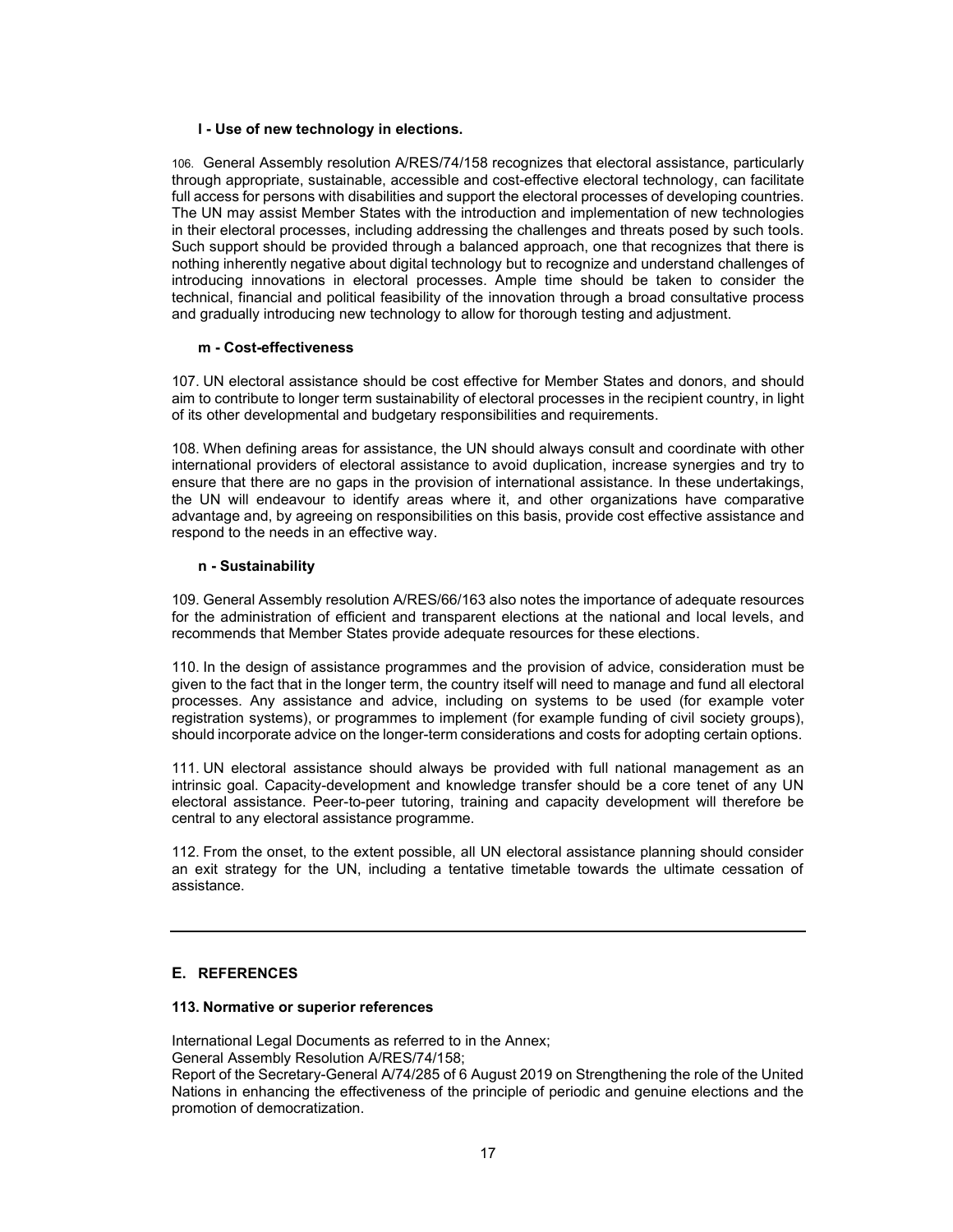#### **114. Related guidance**

Guideline: United Nations Electoral Needs Assessments

Policy: UN Support to International Election Observers

Policy: UN Electoral Assistance: Supervision, Observation, Panels and Certification

Policy: Promoting Women's Electoral and Political Participation through UN Electoral Assistance

Policy: Integration of United Nations Electoral Assistance in Mission Settings

Policy: UN Statements and Public Comments around Elections

Policy: Conduct of UN Personnel in and around Electoral Sites

### **F. MONITORING AND COMPLIANCE**

115. The Focal Point is tasked with ensuring coordination within the UN system with regard to electoral assistance and will therefore help to ensure that the principles outlined in this document are adhered to.

116. Managers of UN electoral assistance programs and projects will also be responsible to ensure compliance with this policy by all UN electoral staff under their supervision.

# **G. CONTACT**

117. Policy and Institutional Memory Team, Electoral Assistance Division, Department of Political and Peacebuilding Affairs

#### **H. HISTORY**

118. Drafted by the Policy and Institutional Memory Team, Electoral Assistance Division, Department of Political Affairs on 1 May 2012 and revised on 1 March 2021.

119. Consulted with members of the ICMEA prior to adoption.

# **APPROVAL SIGNATURE:**

Rosemary A. DiCarlo, UN Focal Point for UN Electoral Assistance Matters, Under-Secretary-General for Political and Peacebuilding Affairs

**DATE OF APPROVAL:** 3 March 2021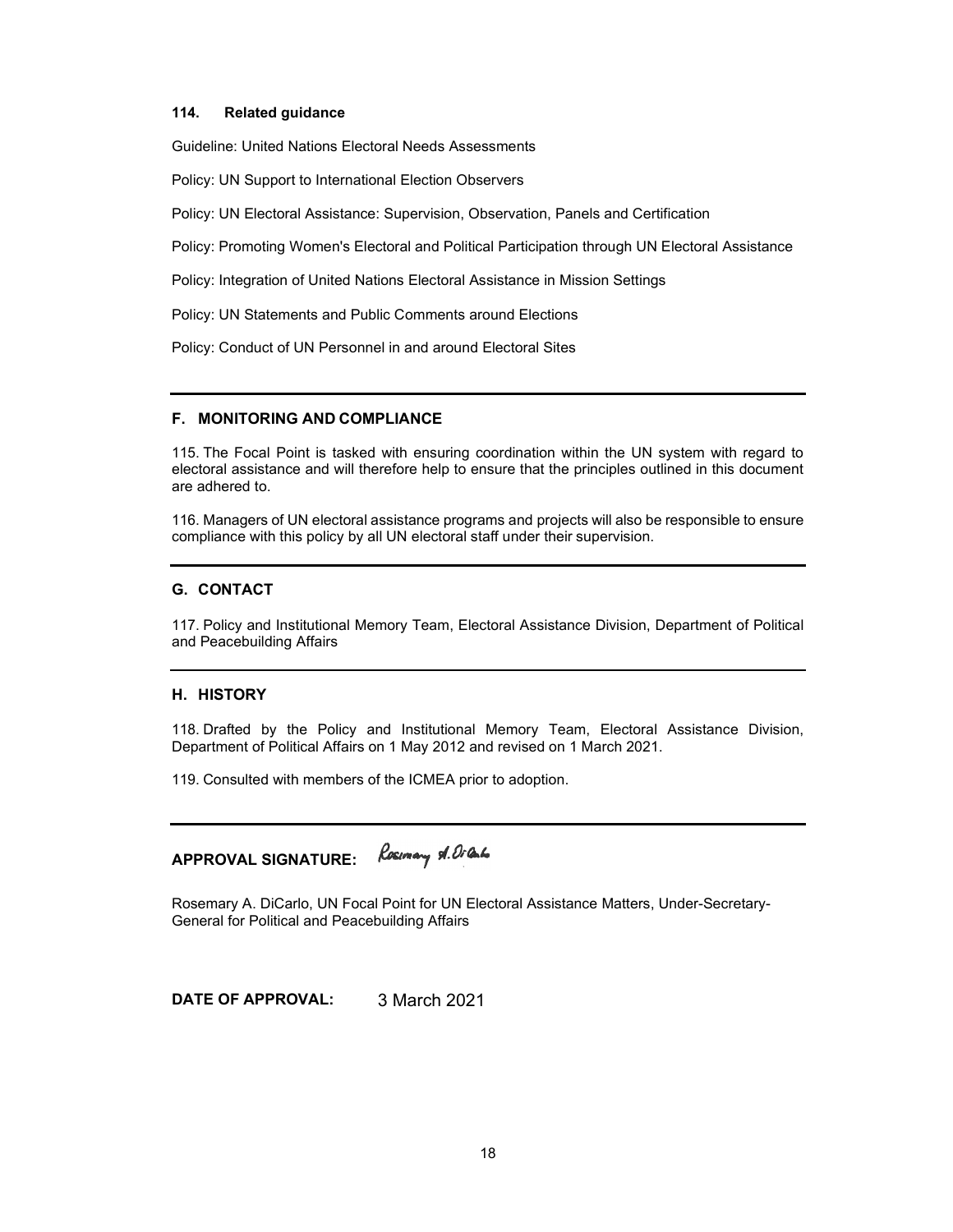### **Annex A: International Normative Framework: Human Rights Related to Electoral Processes**

The Universal Declaration of Human Rights, the International Covenant on Civil and Political Rights and other international and regional human rights instruments protect a number of basic rights and principles, the enjoyment and guaranty of which are crucial to a meaningful electoral process. They recognize and protect the right of every citizen to take part in the conduct of public affairs, the right to vote and to be elected, and the right to have equal access to public service. The Universal Declaration of Human Rights further states that the will of the people shall be the basis of the authority of government. Of particular importance for the exercise of the participatory rights guaranteed in article 25 of the ICCPR are the enjoyment of the freedoms of expression, of information, of assembly, of association and of movement; freedom from coercion, compulsion or intimidation, an independent scrutiny of the voting and counting process, respect and implementation of the results, as well as access to judicial review wherever required.<sup>12</sup>

2. The most relevant rights pertaining to electoral processes are as follows:

Universal Declaration of Human Rights

#### *Article 21*

*1. Everyone has the right to take part in the government of his country, directly or through freely chosen representatives.* 

*2. Everyone has the right to equal access to public service in his country.* 

*3. The will of the people shall be the basis of the authority of government; this will shall be expressed in periodic and genuine elections which shall be by universal and equal suffrage and shall be held by secret vote or by equivalent free voting procedures.* 

International Covenant on Civil and Political Rights

#### *Article 25*

*Every citizen shall have the right and the opportunity, without any of the distinctions mentioned in article 2 and without unreasonable restrictions:* 

*(a) To take part in the conduct of public affairs, directly or through freely chosen representatives; (b) To vote and to be elected at genuine periodic elections which shall be by universal and equal suffrage and shall be held by secret ballot, guaranteeing the free expression of the will of the electors;* 

*(c) To have access, on general terms of equality, to public service in his country.* 

General Comment 25 of the UN Committee on Human Rights on "The right to participate in public affairs, voting rights and the rights to equal access to public service" provide further guidance on the interpretation of article 25 of the International Covenant on Civil and Political Rights.

### **Non-discrimination**

3. Both the Universal Declaration of Human Rights (art. 2) and the International Covenant on Civil and Political Rights (art. 2) provide that the enjoyment of the rights listed shall be without distinction of any kind, such as race, colour, sex, language, religion, political or other opinion, national or social origin, property, birth or other status.

4. In particular the International Convention on the Elimination of All Forms of Racial Discrimination states that:

#### *Article 5*

*c) "In compliance with the fundamental obligations laid down in article 2 of this Convention, States Parties undertake to prohibit and to eliminate racial discrimination in all its forms and to guarantee*

<sup>&</sup>lt;sup>12</sup> For details see GC No. 25 of the Human Rights Committee on "The right to participate in public affairs, voting rights and the right of equal access to public service", fifty-seventh session, 1996.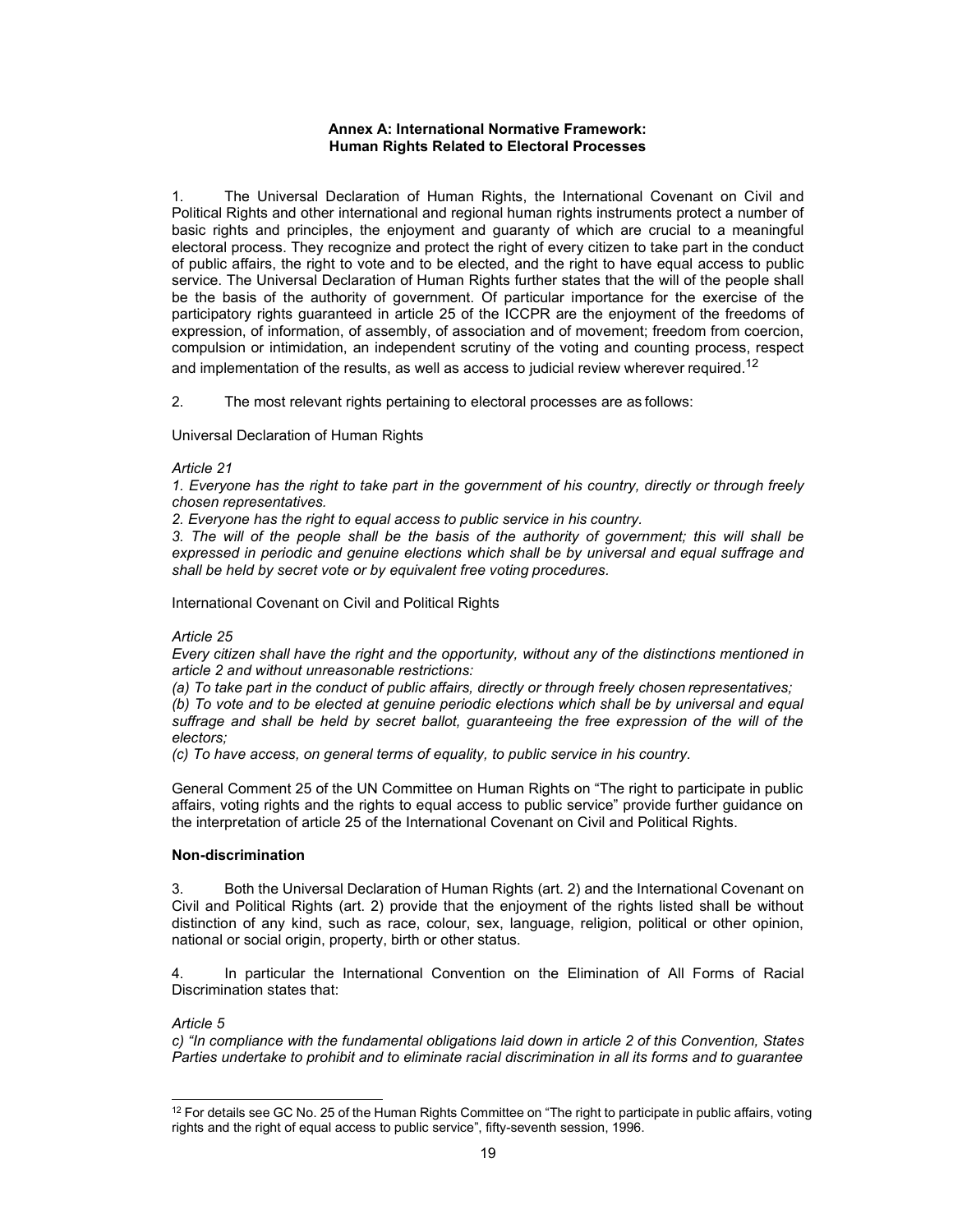*the right of everyone, without distinction as to race, colour, or national or ethnic origin, to equality before the law, notably in the enjoyment of the following rights: […]* 

*(c) Political rights, in particular the right to participate in elections-to vote and to stand for electionon the basis of universal and equal suffrage, to take part in the government as well as in the conduct of public affairs at any level and to have equal access to public service;"* 

Other international declarations and treaties provide for the equal enjoyment by women of these rights, and outlaw discrimination on the basis of sex. These declarations and treaties also recognize that women face structural constraints to political participation in elections and that special measures are needed in certain contexts to provide women with equal opportunity and treatment. Notably the Convention on the Elimination of All Forms of Discrimination against Women (CEDAW):

#### *Article 4*

*1. Adoption by States Parties of temporary special measures aimed at accelerating de facto equality between men and women shall not be considered discrimination as defined in the present Convention, but shall in no way entail as a consequence the maintenance of unequal or separate standards; these measures shall be discontinued when the objectives of equality of opportunity and treatment have been achieved.* 

#### *Article 7*

*States Parties shall take all appropriate measures to eliminate discrimination against women in the political and public life of the country and, in particular, shall ensure to women, on equal terms with men, the right:* 

*(a) To vote in all elections and public referenda and to be eligible for election to all publicly elected bodies;* 

*(b) To participate in the formulation of government policy and the implementation thereof and to hold public office and perform all public functions at all levels of government;* 

5. As regards persons with disabilities, the Convention on the Rights of Persons with Disabilities states:

#### *Article 29*

*States Parties shall guarantee to persons with disabilities political rights and the opportunity to enjoy them on an equal basis with others, and shall undertake to:* 

*(a) Ensure that persons with disabilities can effectively and fully participate in political and public life on an equal basis with others, directly or through freely chosen representatives, including the right and opportunity for persons with disabilities to vote and be elected, inter alia, by:* 

*(i) Ensuring that voting procedures, facilities and materials are appropriate, accessible and easy to understand and use;* 

*(ii) Protecting the right of persons with disabilities to vote by secret ballot in elections and public referendums without intimidation, and to stand for elections, to effectively hold office and perform all public functions at all levels of government, facilitating the use of assistive and new technologies where appropriate;* 

*(iii) Guaranteeing the free expression of the will of persons with disabilities as electors and to this end, where necessary, at their request, allowing assistance in voting by a person of their own choice;* 

*(b) Promote actively an environment in which persons with disabilities can effectively and fully participate in the conduct of public affairs, without discrimination and on an equal basis with others, and encourage their participation in public affairs, including:* 

*(i) Participation in non-governmental organizations and associations concerned with the public and political life of the country, and in the activities and administration of political parties;* 

*(ii) Forming and joining organizations of persons with disabilities to represent persons with disabilities at international, national, regional and local levels.*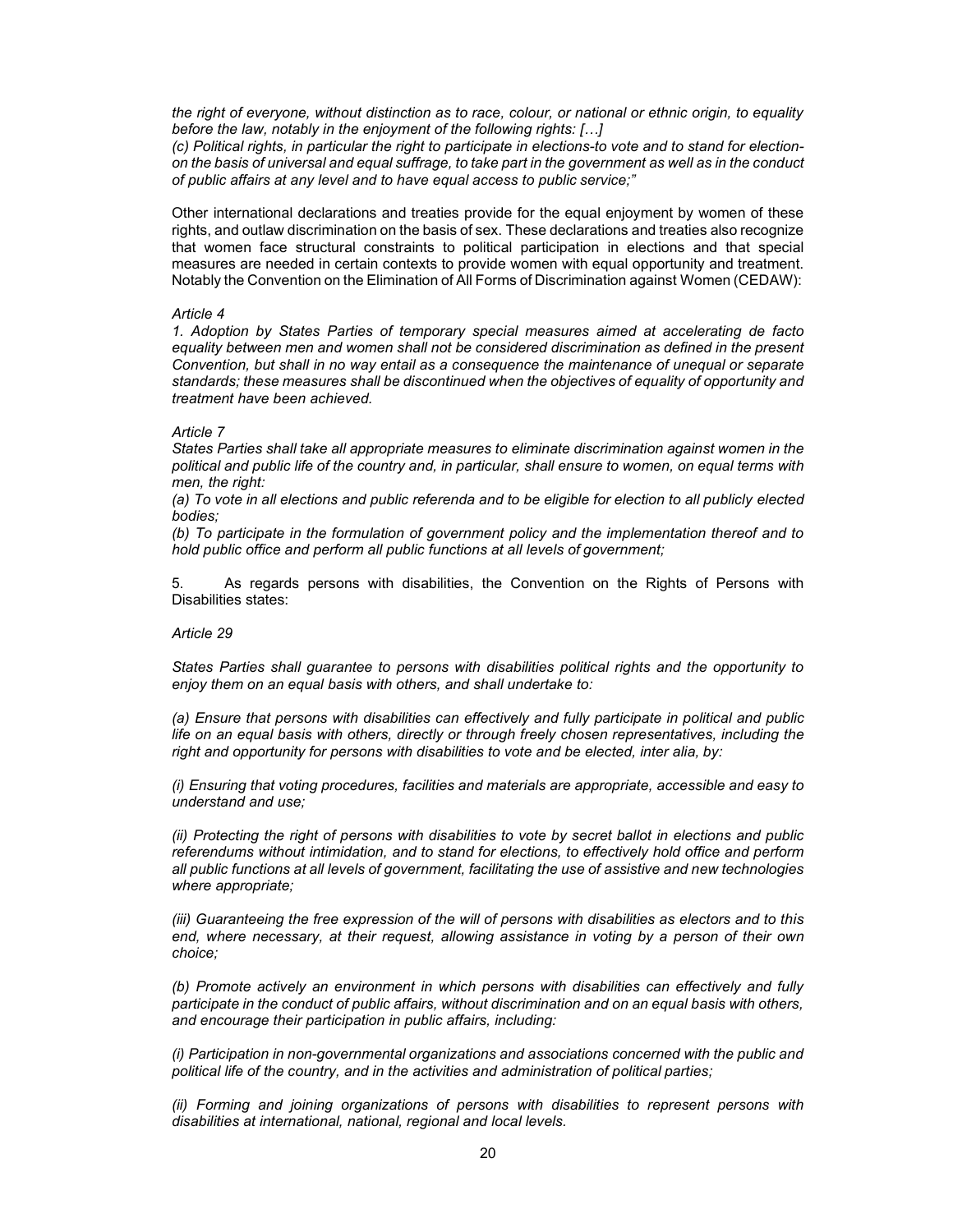#### **Self-determination**

6. The notion of democratic elections may be said to be rooted in the fundamental concept of self-determination. This basic right is recognized in the Charter of the United Nations (Art. 1, para. 2) and in article one common to the International Covenant on Civil and Political Rights and the International Covenant on Economic, Social and Cultural Rights. The right of self-determination is of particular importance because its realization is an essential condition for the effective guarantee and observance of individual human rights and for the promotion and strengthening of those rights. By virtue of that right all peoples freely "determine their political status and freely pursue their economic, social and cultural development".<sup>13</sup> The Charter further emphasizes the importance of self-determination in regard to Non-Self-Governing and Trust Territories (Arts.73 (b) and 76 (b)). Thus, while elections are not the sole means that peoples have employed in the expression and exercise of their right to self-determination, their historical role in that regard is clear.

# **Political participation**

7. A number of international instruments<sup>14</sup>, while not necessarily specifically mentioning elections, do reflect the principal concerns underlying the concept of democratic elections. These are expressed variously as the right of peoples freely to determine their political status; the right of all elements of society to active participation in defining and achieving development goals; and the right of all people to participate in the political life of their country.

8. Specifically, the Convention on the Political Rights of Women aims to implement the principle of equality of rights for men and women contained in the Charter of the United Nations and to equalize the status of men and women in the enjoyment and exercise of political rights, in accordance with the provisions of the Charter of the United Nations and of the Universal Declaration of Human Rights:

#### *Article 2*

*Women shall be eligible for election to all publicly elected bodies, established by national law, on equal terms with men, without any discrimination.* 

*Article 3* 

*Women shall be entitled to hold public office and to exercise all public functions, established by national law, on equal terms with men, without any discrimination.* 

9. The role of these rights in the achievement of independence by colonial countries is framed in the Declaration on the Granting of Independence to Colonial Countries and Peoples (art. 5), which provides that the freely expressed will and desire of the people shall guide the transfer of governmental power to them.

# **Participation of Women**

UN General Assembly Resolution on Women and Political Participation (2011).

<sup>&</sup>lt;sup>13</sup> See General Comment No. 12 of the Human Rights Committee on "The right to self-determination of peoples", (art. 1 of the ICCPR), twenty-first session, 1984.

<sup>&</sup>lt;sup>14</sup> These include the Universal Declaration of Human Rights (art. 21); the International Covenant on Economic, Social and Cultural Rights (art. 8); the International Convention on the Elimination of All Forms of Racial Discrimination (art. 5 (c)); the Convention on the Elimination of All Forms of Discrimination Against Women (arts. 7 and 8); the Convention on the Rights of the Child (art. 15); the Convention on the Rights of Persons with Disabilities (arts. 4 (3), 29, 33 (3)); the International Convention on the Protection of All Migrant Workers and Members of Their Families (arts. 41 and 42); the Declaration on the Rights of Persons Belonging to National or Ethnic, Religious and Linguistic Minorities (art. 2 (2)); the United Nations Declaration on the Rights of Indigenous Peoples (arts. 5 and 18); the Durban Declaration and Programme of Action (art. 22); the Declaration on the Rights to Development (arts 1.1, 2 and 8.2); and the Declaration on the Right and Responsibility of Individuals, Groups and Organs of Society to Promote and Protect Universally Recognized Human Rights and Fundamental Freedoms (art. 8). At the regional level, equal political rights are protected in several instruments, including Protocol No. 1 to the European Convention for the Protection of Human Rights and Fundamental Freedoms (art. 3), the American Convention on Human Rights (art. 23) and the African Charter on Human and Peoples' Rights (art. 13).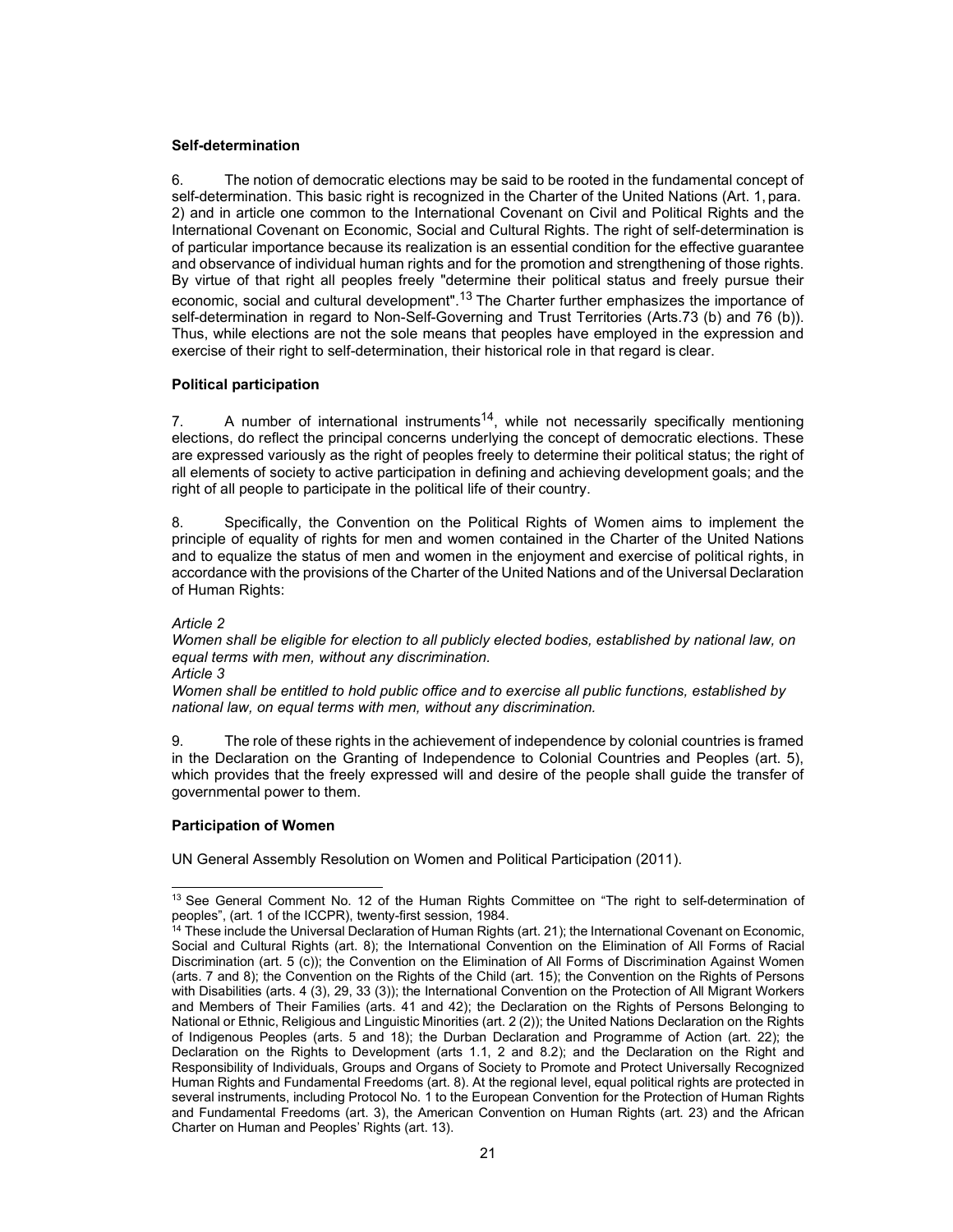*Article 2 calls on all States to eliminate laws, regulations and practices that, in a discriminatory manner, prevent or restrict women's participation in the political process.* 

Convention on the Political Rights of Women (1953)

*Articles I-III state that women shall be entitled to vote in all elections, shall be eligible for election to all publicly elected bodies, and entitled to hold public office and exercise public functions on equal terms with men, without any discrimination.* 

Convention on the Elimination of All Forms of Discrimination against Women (1979)

*Article 7 protects women's right, on equal terms with men, to vote in all elections and public referenda and to be eligible for election to all publicly elected bodies; to participate in the formulation of government policy and the implementation thereof; and to hold public office.*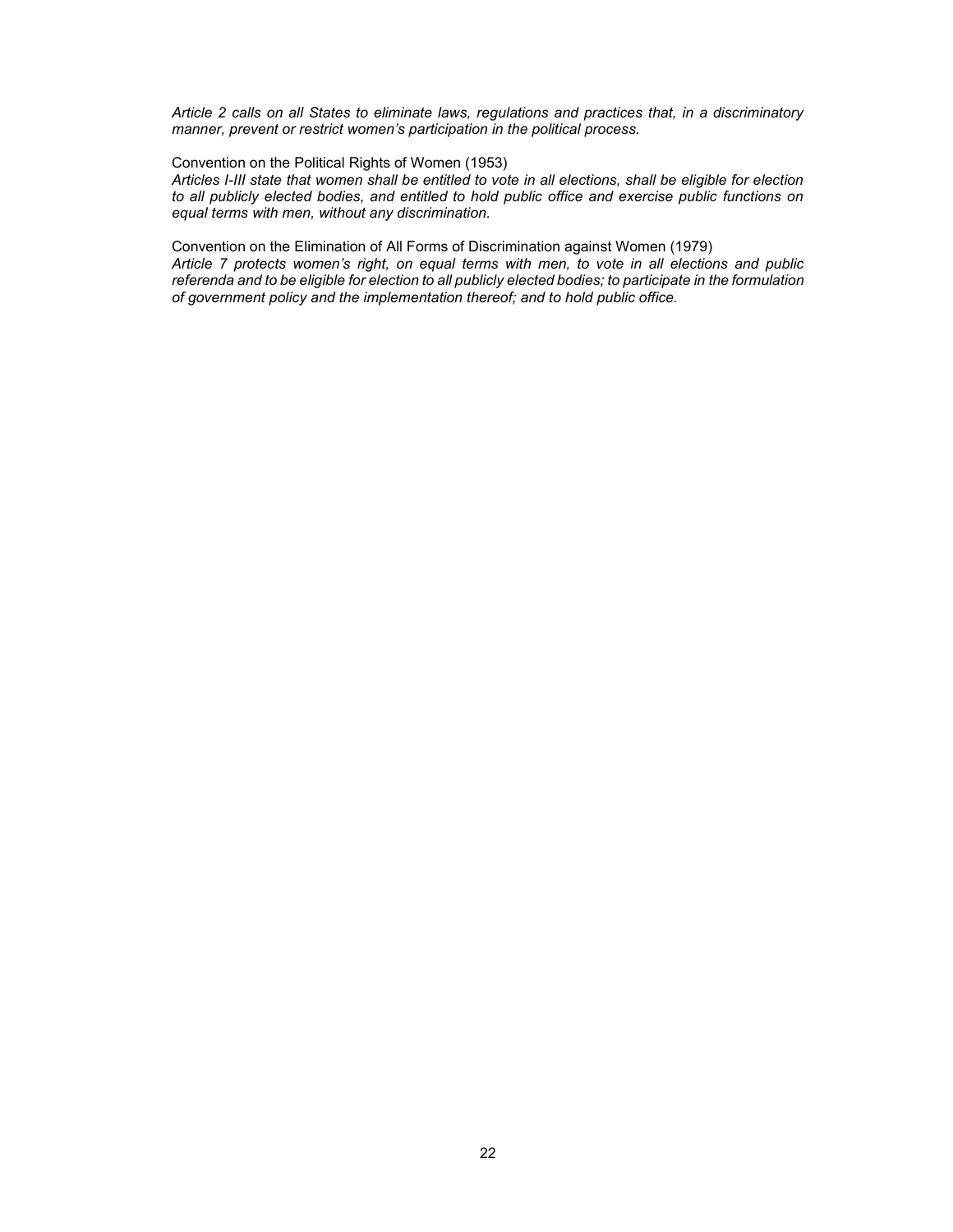# **Annex B: United Nations (UN) Support to Election Situation Rooms**

This policy became effective on 20 November 2018 upon approval by the UN Focal Point for Electoral Assistance as addendum (ref FP/01/2012/Add.1) to the UN Policy on the Principles and Types of Electoral Assistance. It was drafted by the Policy and Institutional Memory Team, Electoral Assistance Division, and consulted with members of the Inter-Agency Coordination Mechanism for Electoral Assistance prior to adoption. It has been incorporated into the UN Policy on the Principles and Types of Electoral Assistance as an annex during the policy revision process on 1 March 2021.

# **A. PURPOSE**

1. This annex to the UN Policy on the Principles and Types of Electoral Assistance offers guidance on UN support to election situation rooms. It should be read in conjunction with that policy.

# **B. SCOPE**

2. The policy applies to all entities of the UN system and UN personnel with respect to activities that touch on electoral processes. United Nations is understood to refer to the entire UN system that is all UN departments, funds, programmes, entities, trust funds, commissions, peacekeeping missions, special political missions, peacebuilding missions, country offices and other bodies. Activities that touch on electoral processes include all activities as detailed in the Policy on "Principles and Types of UN Electoral Assistance".

### **C. RATIONALE**

4. UN electoral assistance is provided under a framework established by the General Assembly. The Under-Secretary-General for Political Affairs is the system lead in the development, issuance and dissemination of UN electoral policy. This policy has been developed to provide structure and guidance to how the UN should engage with election situations rooms to ensure mitigation of potential risks that may be associated with the entity's engagement.

# **D. POLICY**

#### **D1. Background**

5. For purposes of this policy, election situation rooms (ESRs), including women's situation rooms (collectively referred to here as ESRs, even if the terminology may differ country to country) are described as initiatives of civil society (sometimes in collaboration with other stakeholders such as governments, private sector, etc.) to promote the peaceful conduct of elections – including promoting women's electoral participation and addressing violence against women.

6. While their activities and approaches vary from country to country, they typically involve the monitoring of some aspects of an electoral process. Normally ESR functions differ from traditional domestic electoral observation although they sometimes opt to seek accreditation as election observer groups and at times have engaged in parallel vote tabulation. ESRs often engage in mobilizing, training and deploying monitors or formally accredited election observers. They also often involve a physical space, or room, where news, reports and information are gathered, analysed and shared with different stakeholders. This can include notifying responsible authorities of reports of irregularities or allegations and/or referring complaints to them. Many ESRs put an emphasis on coordinating public messages among their participants, as well as on coordinating civil society efforts to respond to (or give early warnings about) crises. Prominent civil society leaders are often affiliated with ESRs, lending their voice and authority to coordinated civil society messages and responses.

7. An ESR is one of a number of initiatives and mechanisms that may be part of a broader effort to contribute to objectives that are also pursued by the UN, such as the promotion of women's